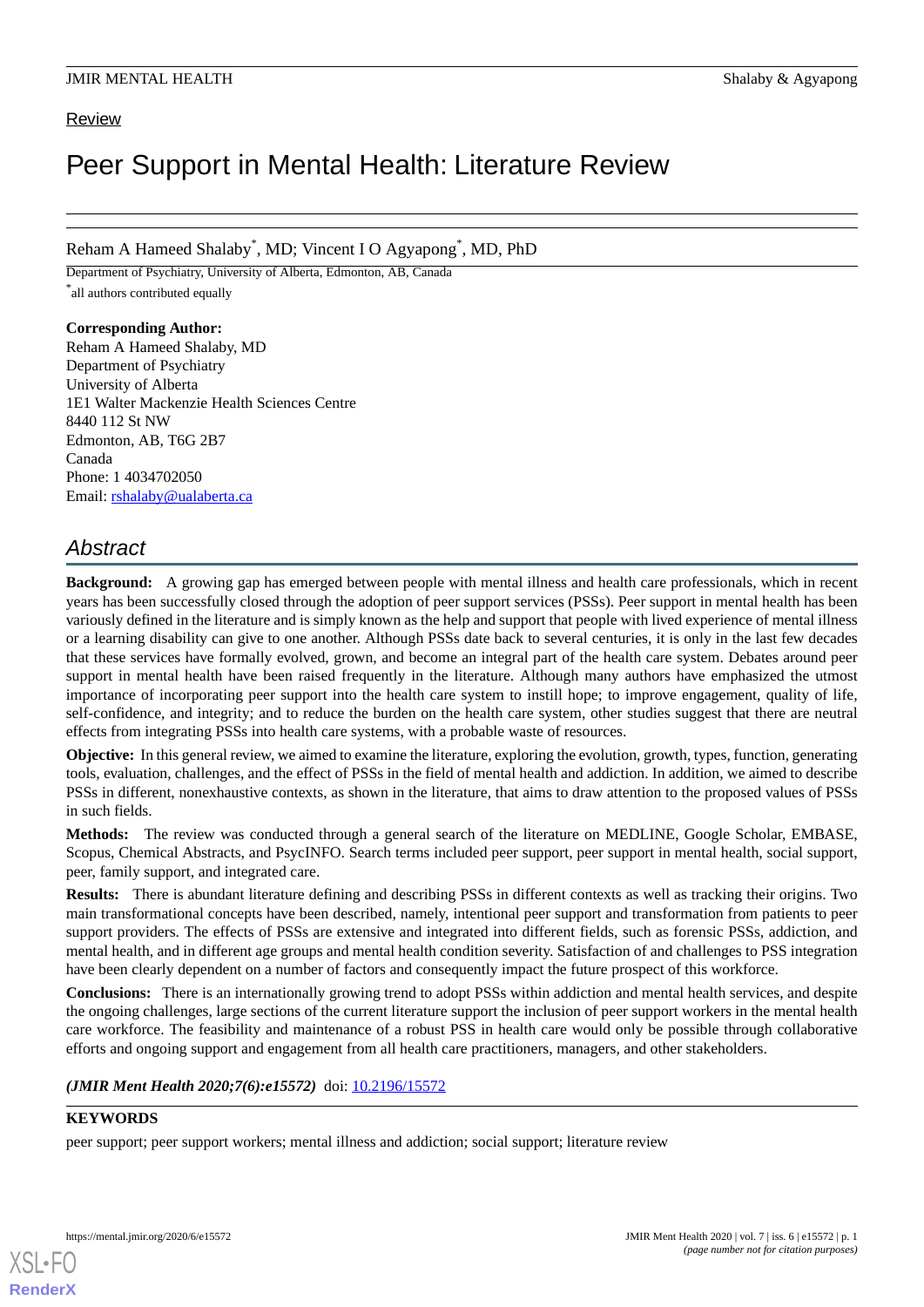## *Introduction*

Peer support services (PSSs) are novel interventions recently adopted in mental health systems worldwide. It is believed, however, that PSSs date back to more than three centuries to the moral treatment era [\[1](#page-7-0)], albeit on an informal basis. Diverse definitions and classifications for PSSs have been provided in the literature [[2](#page-7-1)[-4](#page-7-2)], and numerous reports have praised and supported the service provided by peer support workers (PSWs) [[5](#page-7-3)[-8](#page-7-4)]. However, other literature suggests the neutral effects of PSSs, with weak associated evidence to support such services [[9](#page-7-5)[,10](#page-7-6)]. The potential impact of PSWs on their peers [[11-](#page-7-7)[14](#page-7-8)] has received considerable attention in the literature.

PSSs have been introduced in different contexts, such as family PSWs [\[15](#page-7-9)-[19\]](#page-8-0), the forensic field [\[20](#page-8-1),[21\]](#page-8-2), and online PSSs. A considerable number of strategies were proposed to generate an effective PSS in the mental health field amid a number of associated concerns and challenges [\[22](#page-8-3)[-25](#page-8-4)].

## *Methods*

This general review sheds light on PSWs' experiences, benefits, challenges, opportunities to expand access to quality addiction, and mental health care using PSSs. The review was conducted through a general search of the literature on MEDLINE, Google Scholar, EMBASE, Scopus, Chemical Abstracts, and PsycINFO. Search terms included peer support, peer support in mental health, social support, peer, family support, and integrated care. We began the review with an examination of the definitions, origins, and types of peer support contributions and within different clinical contexts, aiming at deepening the view to the diverse effects of such a workforce. We then continued with examining the transition from a patient role to a PSW role and their incorporation into mental health systems. Thereafter, we provided a conceptual framework for the effects of peer support and stigma in relation to PSWs. We concluded the review by examining the benefits and challenges associated with PSSs and provided a commentary on future directions for PSSs in mental health.

## *Results*

## **Definitions**

Peer support has diverse meanings in the literature. For example, it is a *system of giving and receiving help founded on key principles of respect, shared responsibility, and an agreement of what is helpful* [[26\]](#page-8-5). A *peer* is defined as *an equal*, someone with whom one shares demographic or social similarities, whereas *support* refers to "the kind of deeply felt empathy, encouragement, and assistance that people with shared experiences can offer one another within a reciprocal relationship" [\[3](#page-7-10)]. The Mental Health Foundation in the United Kingdom defined peer support in mental health as "the help and support that people with lived experience of a mental illness or a learning disability can give to one another" [\[27](#page-8-6)]. Peer employees were also defined as "individuals who fill designated unique peer positions as well as peers who are hired into traditional MH positions" [[28\]](#page-8-7). In 1976, authors defined

 $XS$ -FO **[RenderX](http://www.renderx.com/)** self-help groups as "voluntary small group structures for mutual aid in the accomplishment of a specific purpose...usually formed by peers who have come together for mutual assistance in satisfying a common need, overcoming a common handicap or life-disrupting problem, and bringing about desired social and/or personal change" [\[28](#page-8-7)]. Although the mutual relationship was sometimes overlooked and rather described as an asymmetric or nearly one-directional relationship [[29\]](#page-8-8), it is emphasized upon as 1 of the 4 main tasks for peer support accomplishments, which are mutuality, connection, worldwide, and moving toward rather than moving away [[30\]](#page-8-9).

#### **Origin and Growth of Peer Support**

Davidson et al [[11\]](#page-7-7) have expressed the paradigm that calls for new models of community-based practice, which turned away from case management and from conceptualizing old practices under new terms. In the 1990s, peer support was formally introduced as a service in community mental health care. However, there is evidence of its practice throughout history, including during the moral treatment era in France at the end of the 18th century [[1\]](#page-7-0). Recently, peer support has been rapidly growing in many countries and could attract a considerable amount of research [\[22](#page-8-3)]. Although Lunatic Friends'Society is known as the earliest peer support group in mental health, which was founded in England in the middle of the 19th century [[31\]](#page-8-10), self-help groups were described as the oldest and most pervasive of peer support types [[28\]](#page-8-7). Some peer-run groups also formed in Germany in the late 19th century, which protested on involuntary confinement laws. In addition to this, several individuals in the 18th and 19th centuries publicized their protests about their treatment in autobiographies and petitions [[32\]](#page-8-11). The origin of peer support even reaches further back than the earliest asylums [[33](#page-8-12)]. Some authors suggest that peer support is not based on psychiatric models and diagnostic criteria [[3\]](#page-7-10); however, it is about "understanding another's situation empathically through the shared experience of emotional and psychological pain" [\[34](#page-8-13)]. In the United States, the start of legitimacy for peer support was ignited in 2007 by considering the conditions under which PSSs could be reimbursed by Medicaid [[35\]](#page-8-14). Although this reform was entailing a recovery model, which has been adopted by health care providers and stakeholders in many "English-speaking" countries, it was not the case in many other countries, in which this reform was yet to be well formulated [\[36](#page-8-15)].

#### **Transformational Concepts in Peer Support Service**

## *Intentional Peer Support: Informal to Formal Peer Support Evolution*

Intentional peer support (IPS) is described as a philosophical descendant of the informal peer support of the ex-patients' movement in the 1970s [\[3](#page-7-10)]. It depends on a way of communication that immerses the provider into the recipient experience by stepping back from one's story and being eagerly open to others' stories [[30\]](#page-8-9). In the field of psychiatry, trauma is blamed for playing a pivotal role in the experience, diagnosis, and treatment, and peer support is described as the logical environment for disseminating trauma-informed care (TIC) or service, which enables building relationships based on mutuality, shared power, and respect [\[37](#page-8-16)]. In the same context,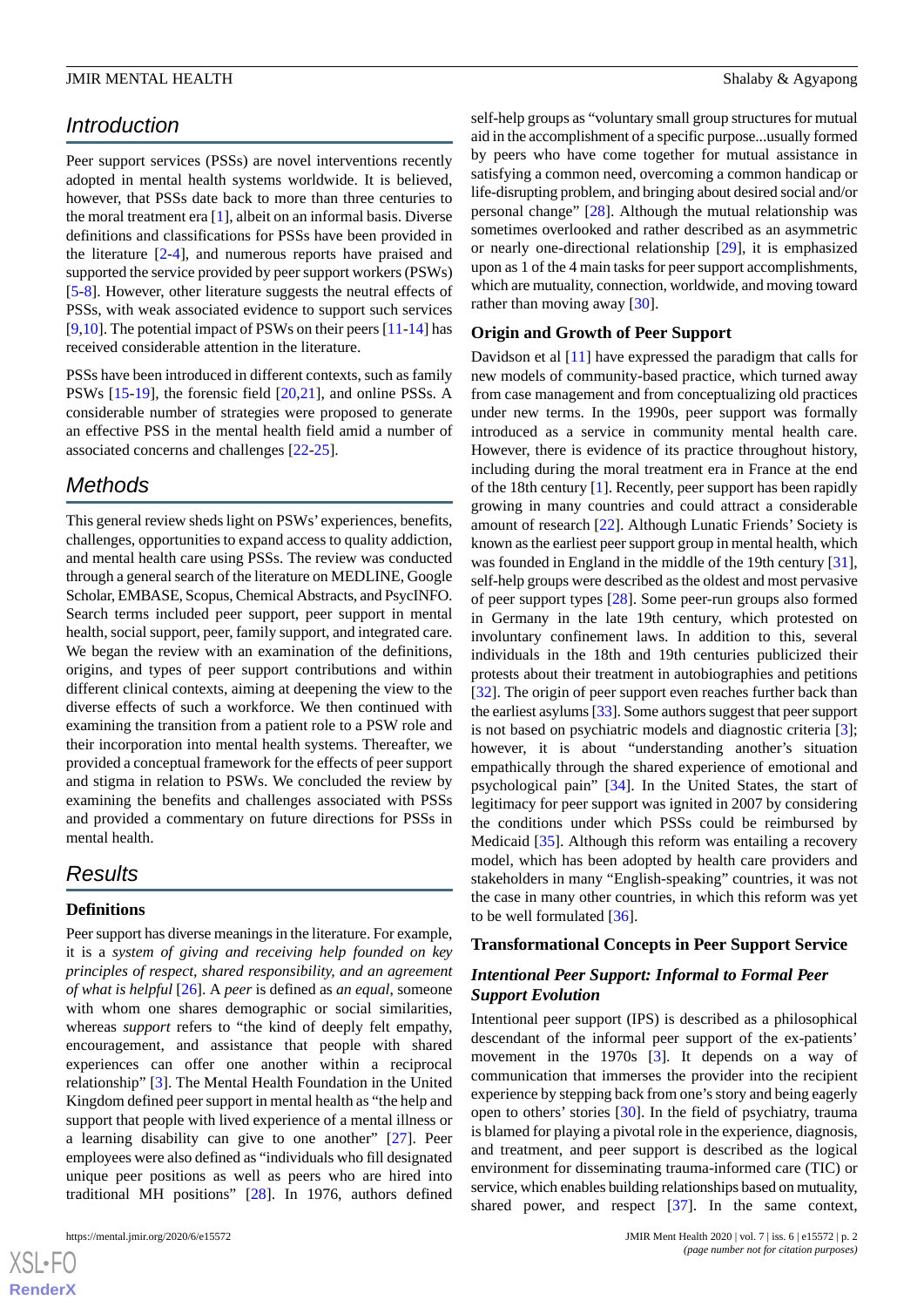trauma-informed peer support usually begins with the main question, "What happened to you?" instead of "What is wrong with you?" [[30\]](#page-8-9). TIC is an explanatory model that identifies PSWs sharing lived experiences, ensuring safety and functioning as an advocate, and a liaison to patient management plans, where empowerment and intervention models are strongly emphasized upon [\[38](#page-8-17),[39\]](#page-8-18). The shift from a traditional biomedical model to recovery-oriented practice is meant to perceive trauma as a coping mechanism rather than a pathology [[38,](#page-8-17)[40](#page-8-19)]. This clearly entails training of all service providers for better acknowledgment and comfort in dealing with *trauma survivors*, with an understanding of trauma as an expectation rather than an exception [\[41](#page-8-20)]. Although the TIC concept has evolved over the years, it still lacks guidance, training, staff knowledge, and governmental support, which are necessary to ensure successful policy implementation [\[40](#page-8-19)]. The role of PSWs also extended to support those at risk of trauma events because of the nature of their work, including child protection workers, who are at risk of posttraumatic stress disorder or anxiety disorder [[42\]](#page-9-0). Although IPS grew from the informal practices of grassroots-initiated peer support, it differs from earlier approaches because it is a theoretically based, manualized approach with clear goals and a fidelity tool for practitioners [[14\]](#page-7-8). It instead focuses on the nature and purpose of the peer support relationship and its attention to skill building to purposefully engage in peer support relationships that promote mutual healing and growth [[3\]](#page-7-10). Transitioning from informal to formal roles provides not only well-formulated expectations of the role but also a better chance to identify the potential conflict of the PSWs' mixed identity [\[43](#page-9-1)].

Research conducted on PSWs has been conceptualized throughout history [\[22](#page-8-3)]. Starting with feasibility studies, at the initial stage, it is followed by studies comparing peer staff with nonpeer staff and, finally, the studies that answer questions such as the following:

- Do interventions provided by peers differ from those provided by nonpeers?
- What makes peer support a unique form of service delivery?

If so, to the previous question, what are the active ingredients of these aspects of peer support, and what outcomes can they produce?

Studies that provide answers to the latter set of questions are expected to provide a deeper understanding of the philosophical underpinnings of the IPS concept for PSSs.

## *The Transformation From Patient to Peer Support Providers*

The shift from being a service recipient to a service provider has been contributing as a driving force to restore fundamental human rights, especially among those with serious mental illnesses (SMIs) [[22\]](#page-8-3). Telling the personal lived experience leads to a profound shift, from telling an "illness story" to a "recovery story" [\[4](#page-7-2)]. This involved an identity transformation from being perceived as a victim or a patient to a person fully engaged in life with various opportunities ahead [\[4](#page-7-2)]. This transition is seen as a gradual process and one that is supported by several other personal changes with expected challenges

[[44\]](#page-9-2). Moving a full circle to include PSWs as the service provider has been undertaken by mental health services to further exceed the transformational role, which was primarily the main aim of providing such a service [\[45\]](#page-9-3). A liminal identity was given for PSWs as laying between several roles, being service users, friends, and staff. Thus, the professionalism of the PSW role might not be a successful way to ensure individual well-being or to promote the peer support initiative [\[46](#page-9-4)]. Thus, successful transitioning from the patient to PSW role involves fundamental functional shifts achieved through overcoming multiple barriers at the personal, health system, and societal levels.

#### **Effects of Peer Support Service in Different Contexts**

Trained PSWs or mentors can use communication behaviors useful to different client groups. Many studies showed the effectiveness and feasibility of applying for peer support as follows:

#### *Severe or Serious Mental Illness*

Generally, the evidence for peer support interventions for people with SMIs has been described as moderate to limited with mixed intervention effects [\[2,](#page-7-1)[47](#page-9-5)]. On the one hand, adding PSSs to intensive case management teams proved to improve *activation* in terms of knowledge, skills, confidence, and attitudes for managing health and treatment. Hence, patients become healthier, report better quality of life (QOL), engage in more health care practices, and report more treatment satisfaction [[48,](#page-9-6)[49\]](#page-9-7). On the other hand, a systematic review of randomized controlled trials (RCTs) involving adults with SMIs, while showing some evidence of positive effects on measures of hope, recovery, and empowerment at and beyond the end of the PSS intervention in this review, did not show any positive effects on hospitalization, satisfaction, or overall symptoms [[10\]](#page-7-6). Similarly, a Cochrane systematic review of PSSs for people with schizophrenia found inconclusive results, with a high risk of bias in most of the studies and insufficient data to support or refute the PSS for this group [[50\]](#page-9-8).

#### *Addiction and Drug Users*

In recent years, peer recovery support services have become an accepted part of the treatment for substance use disorders, providing a more extensive array of services that are typically associated with the mutual supportive intervention [[51\]](#page-9-9). This is in contrast to the use of peer support for SMIs where evidence is still developing. The Substance Abuse and Mental Health Services Administration (SAMHSA) defined peer recovery support for substance use disorders as "a set of nonclinical, peer-based activities that engage, educate, and support individuals so that they can make life changes that are necessary to recover from substance use disorders" [[51\]](#page-9-9). Despite the long-term nature of substance abuse, immersion in peer support groups and activities and active engagement in the community are considered the 2 critical predictors of recovery for more than half the dependent substance users [[52\]](#page-9-10).

A number of trials studied the peer support effect on drug users, especially in the emergency department [[53,](#page-9-11)[54](#page-9-12)]. Another randomized trial found that a socially focused treatment can affect change in the patient's social network and hence increase

 $XS$ -FO **[RenderX](http://www.renderx.com/)**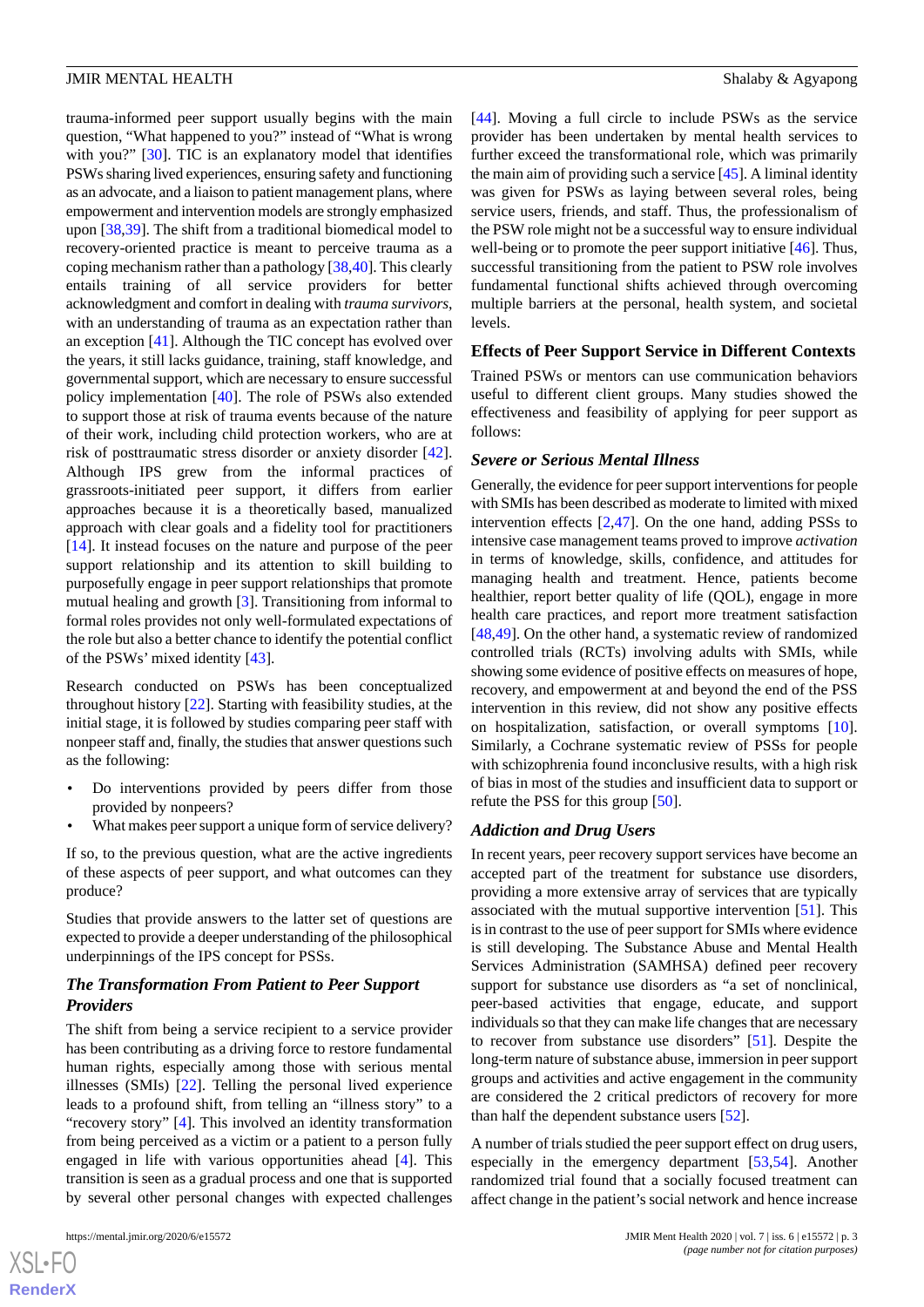support for abstinence, for example, an increase of one nondrinking friend in the social network is translated into a 27% increase in the probability of reporting abstinence on 90% of days or more at all follow-up visits, which extended to 15 months [[55\]](#page-9-13).

#### *Forensic Peer Support Service*

The forensic peer system refers to the engagement of peer specialists who have histories of mental illness as well as criminal justice involvement and who are trained to help other patients sharing similar accounts [\[20](#page-8-1)]. As referred to by Davidson and Rowe [\[20](#page-8-1)], "Forensic Peer Specialists embody the potential for recovery for people who confront the dual stigmas associated with SMI and criminal justice system involvement."

They offer day-to-day support for those released early from jail by accompanying them to initial probation meetings or treatment appointments and referring them to potential employers and landlords, helping people to negotiate and minimize continuing criminal sanctions and training professional staff on engaging consumers with criminal justice history [\[20](#page-8-1),[21\]](#page-8-2). PSWs with incarceration histories could successfully identify the liminal space in being supportive rather than providing support for the criminal offense, in contrast with the conventional methods that directly confront criminality [\[56](#page-9-14)]. In fact, having criminal history is the "critical component" for achieving recovery [[56\]](#page-9-14). Multiple initiatives have been introduced to facilitate a reentry process for people recently released from incarceration, including Forensic Assertive Community Treatment, Assertive Community Treatment, Critical Time Intervention, and Women's Initiative Supporting Health Transitions Clinic, through diverse community support groups involving PSWs [[57](#page-9-15)[,58](#page-9-16)].

## *Old Adults*

A peer support program undertaken by older community volunteers was effective in improving general and physical health, social functioning, depression parameters, and social support satisfaction, especially in socially isolated, low-income older adults [[59](#page-9-17)]. The Reclaiming Joy Peer Support intervention (a mental health intervention that pairs an older adult volunteer with a participant) has the potential for decreasing depression symptoms and improving QOL indicators for both anxiety and depression [\[60](#page-9-18)]. Engaging the community in health research could be of a high value in acknowledging their own health needs [\[61](#page-9-19)].

#### *Youth and Adolescents*

Peer support programs are mostly needed for university students, where challenges with loneliness and isolation are well recognized [[62\]](#page-9-20). Hence, a need emerged for training peers to support their peer adolescents with the prospective challenges at this age [\[63](#page-9-21)]. Trained peer support students without necessarily having a lived experience were also examined in England [[64\]](#page-10-0). The study included university students measuring the acceptability and impact of the volunteer peer support program through 6 weekly sessions. Students with lower mental well-being were more likely to complete the course, and an improvement in mental well-being was recorded for those who

 $XS$ -FO **[RenderX](http://www.renderx.com/)**

attended more frequently. Overall, peers remain to be an essential source of support for young people experiencing mental health and substance use problems [[65\]](#page-10-1).

#### *Medically and Socially Disadvantaged Subgroups*

A peer-led, medical self-management program intervention has been beneficial for medically and socially disadvantaged subgroups [\[60](#page-9-18)]. The Reclaiming Joy Peer Support intervention has the potential for increasing QOL and reducing depression in low-income older adults who have physical health conditions [[60\]](#page-9-18). Similarly, for those who are "hardly reached," it was indicated that the PSS provided is even more effective in these marginalized populations [\[66](#page-10-2)]. A Health and Recovery Peer program was delivered by mental health peer leaders for people with SMIs, resulting in an improvement in the physical health–related QOL parameters such as physical activity and medication adherence [\[49](#page-9-7)]. Peer-delivered technology-supported interventions are feasible and acceptable and are associated with improvements in psychiatric, medical self-management skills, QOL, and empowerment of older adults with SMIs and or chronic health conditions [[67](#page-10-3)[,68](#page-10-4)].

#### *Persons With Disabilities*

The United Nations'Convention on the Rights of Persons with Disabilities (CRPD) was adopted in 2007 and stated that "persons with disabilities should have equal recognition before the law and the right to exercise their legal capacity" [[69-](#page-10-5)[71\]](#page-10-6). Therefore, a positive emphasis upon the supported decision making and the fight against discrimination is evident through the convention. Nevertheless, these initiatives have been perceived as incomplete considering many challenges such as the community social status and ongoing perceived stigma of people with disabilities (PWDs) [[70](#page-10-7)[,72](#page-10-8)]. "Circle of support" is an elaborate example of an applicable peer support model for PWDs that has helped in decision making and facilitating communication [[70,](#page-10-7)[73](#page-10-9),[74\]](#page-10-10). This is clearly aligned with the paradigm shift from the biomedical to the socially supportive model of disability, which was provided by CRPD [[70\]](#page-10-7).

#### *Peer Support for Families*

Families may act either as sources of understanding and support or stigmatization through ignorance, prejudice, and discrimination, with subsequent negative impact [\[19](#page-8-0)]. In addition, the distress and burden associated with caring for a family member with mental illness are evident, where 29% to 60% endure significant psychological distress [[17\]](#page-8-21). Family support can be financial or emotional; however, moral support was perceived as the substantial motivating factor for relatives who are ill [[19\]](#page-8-0). In the last few decades, consistent and growing evidence that supports the inclusion of family members in the treatment and care of their misfortunate relatives has been developed. This has been mainly evident in the youth mental health system that urged the transformation change, which incorporates family members in the health care service provided to their youth  $[18,75]$  $[18,75]$  $[18,75]$  $[18,75]$ . Many PSWs have been engaged in family psychoeducation as family peers or parent partners, especially for those with the first episode of psychosis [\[76](#page-10-12)]. Although familial education is crucial and needs to be provided through different scales [\[19](#page-8-0)], an extensive matching of PSWs and the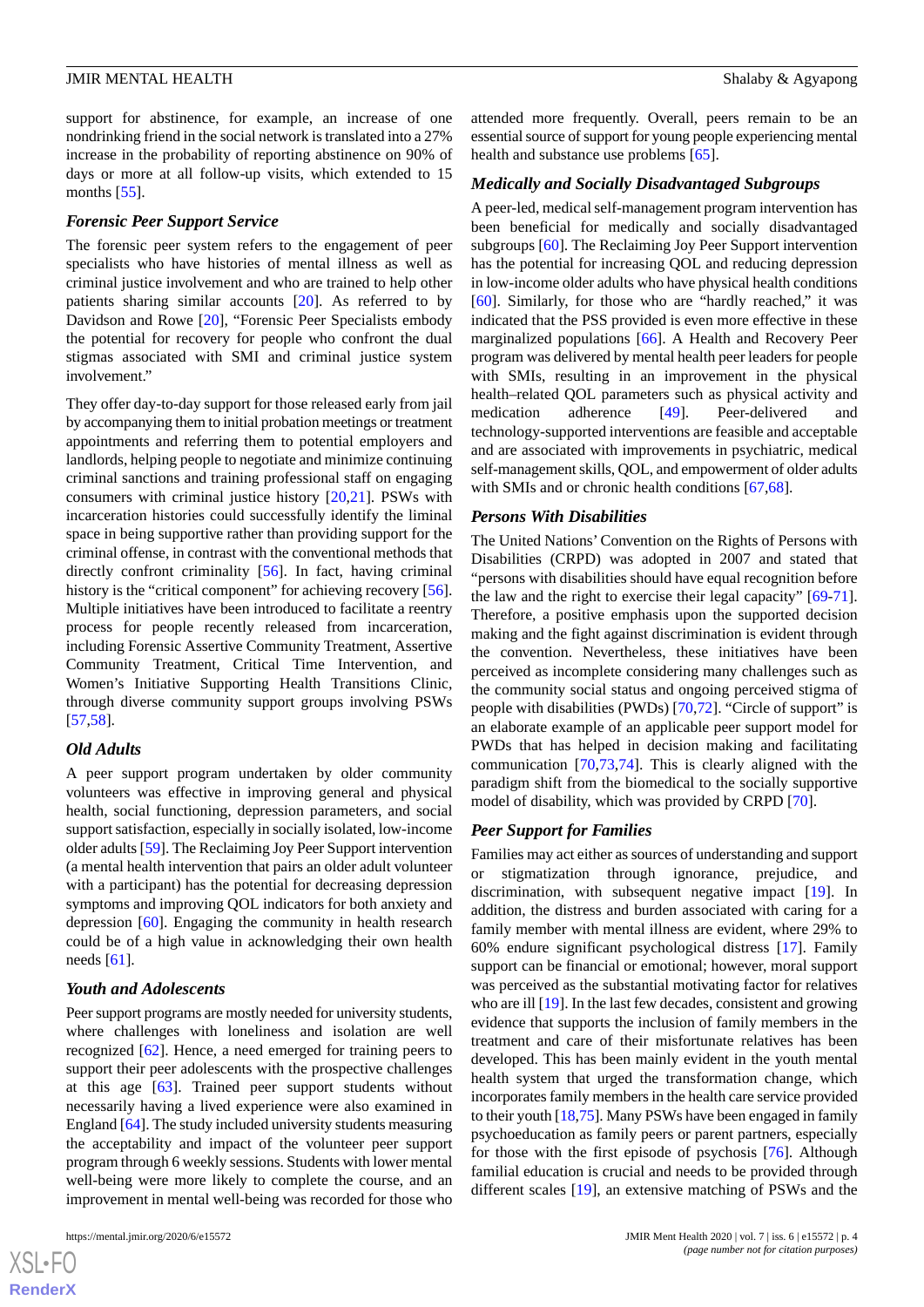caregivers has not been perceived as a necessity to create a successful volunteer mentoring relationship [[77\]](#page-10-13). Multiple initiatives have taken place all over the world. In India, a program titled "Saathi" was established for family members of residential and outpatient mental health service users that had dual goals of offering information and developing a peer support mechanism for family members of people with different mental health conditions [\[19](#page-8-0)]. In Melbourne, Australia, "Families Helping Families" was developed, where family PSWs are positioned in the service assessment area and in the *inpatient unit* to ensure early involvement [[18\]](#page-8-22). An impressive peer support guide for parents of children or youth with mental health problems is provided by the Canadian Mental Health Association, British Colombia Division [\[15](#page-7-9)]. In Ontario, family matters programs are provided through provincial peer support programs [\[16](#page-7-11)].

The term "transforming mental health care" entails active involvement of families in orienting the mental health system toward recovery [[78\]](#page-10-14). Family members are to have access to timely and accurate information that promotes learning, self-monitoring, and accountability [\[79\]](#page-10-15). The inclusion of family members as partners of the medical service is the new philosophy, with a subsequent shift from the concept of clinic-based practice to a community-based service approach [[78\]](#page-10-14).

## *Peer Support Service in Low- and Middle-Income Countries*

Several initiatives took place in low- and middle-income countries, such as in rural Uganda, where a trained peer-led team provided 12 successful training sessions of perinatal service for a group of parents over a 6-month period, which resulted in better maternal well-being and child development, compared with another control group [[80\]](#page-10-16). Similarly, successful community peer groups were conducted in rural India and Nepal, with high feasibility and effectiveness rates, and perceived as "potential alternative to health-worker-led interventions" [[81](#page-10-17)[-83](#page-10-18)]. In addition, adding counseling and social support groups entailing PSWs to the conventional medication treatment for patients with psychotic disorders was tried in a cohort study in Uganda; however, the results were not significantly different from those who received only medications [[84\]](#page-10-19). This might be because of the underpowering of community services offered, compared with the robust medication regimens [\[85](#page-10-20)].

It is evident from the aforementioned information that there is mixed evidence on the effectiveness of PSW interventions in different contexts. For example, for patients with SMIs, systematic reviews suggest that there is some evidence of positive effects on measures of hope, recovery, and

empowerment but no positive effects on hospitalization, satisfaction, or overall symptoms [\[10](#page-7-6)]. Similarly, for patients with addiction issues, although being involved in a peer network did not reduce social assistance for alcohol, they somewhat increased behavioral and attitudinal support for abstinence as well as involvement with Alcoholics Anonymous [[55\]](#page-9-13). Furthermore, although many observational studies support the PSW role in the other contexts described above, there is a current dearth of literature involving RCTs and systematic reviews reporting on the effectiveness of PSWs in these specific contexts. Thus, there exist opportunities for conducting RCTs in the described contexts.

## **The Conceptual Framework for the Effects of Peer Support Service**

The conceptual framework is based on empirical evidence, suggesting that the impact of PSWs reflects upon the recipients of such a service  $[4,76,86-90]$  $[4,76,86-90]$  $[4,76,86-90]$  $[4,76,86-90]$  $[4,76,86-90]$  $[4,76,86-90]$ , the global health system [[22,](#page-8-3)[47,](#page-9-5)[76](#page-10-12)[,86](#page-11-0),[91,](#page-11-2)[92\]](#page-11-3), and the PSWs themselves [\[13](#page-7-12),[28](#page-8-7)[,76](#page-10-12),[93\]](#page-11-4), as shown in [Figure 1](#page-5-0). The framework has, therefore, been developed by authors through a general review of the literature that examines the effects of PSSs on patients, health care systems, and also PSWs themselves so as to provide evidence-based material supporting all possible effects of PSW roles.

Supportive social relationships can have a dual opposing effect on individuals'lives, either as a family member or as social and professional networks through sharing their disappointments and pains or their joy and successes [[11\]](#page-7-7). Useful roles for PSSs are identified in many studies. For example, adding 3 peer specialists to a team of 10 intensive case managers provided better QOL with greater satisfaction [\[12](#page-7-13)], stigma reduction, and less health service utilization [[89](#page-11-5)[,91](#page-11-2)]. The economic impact of PSSs has been extensively studied in the literature, concluding cost containment for the health care system in terms of reduction of readmission rates, emergency visits, and fewer hospital stays, which altogether substantially exceed the cost of running a peer support program [\[92](#page-11-3)]. Moreover, PSWs are looked at as providers of a service at a cheaper cost compared with other health care providers [[94,](#page-11-6)[95](#page-11-7)]. For example, about US \$23,000 is paid to PSWs in the United States compared with around US \$100,000 for a nurse practitioner [\[96](#page-11-8)]. However, a PSS is not posited as a substitute for clinical services, rather it is perceived as an intrapersonal and social service that provides a dual role of effective service and with humanizing care and support [[14,](#page-7-8)[26,](#page-8-5)[97\]](#page-11-9). This role extends to cover PSWs themselves, in terms of improved overall well-being and self-confidence, reframing identity, and enhancing responsibility either toward themselves or their peers [\[13](#page-7-12),[93\]](#page-11-4).

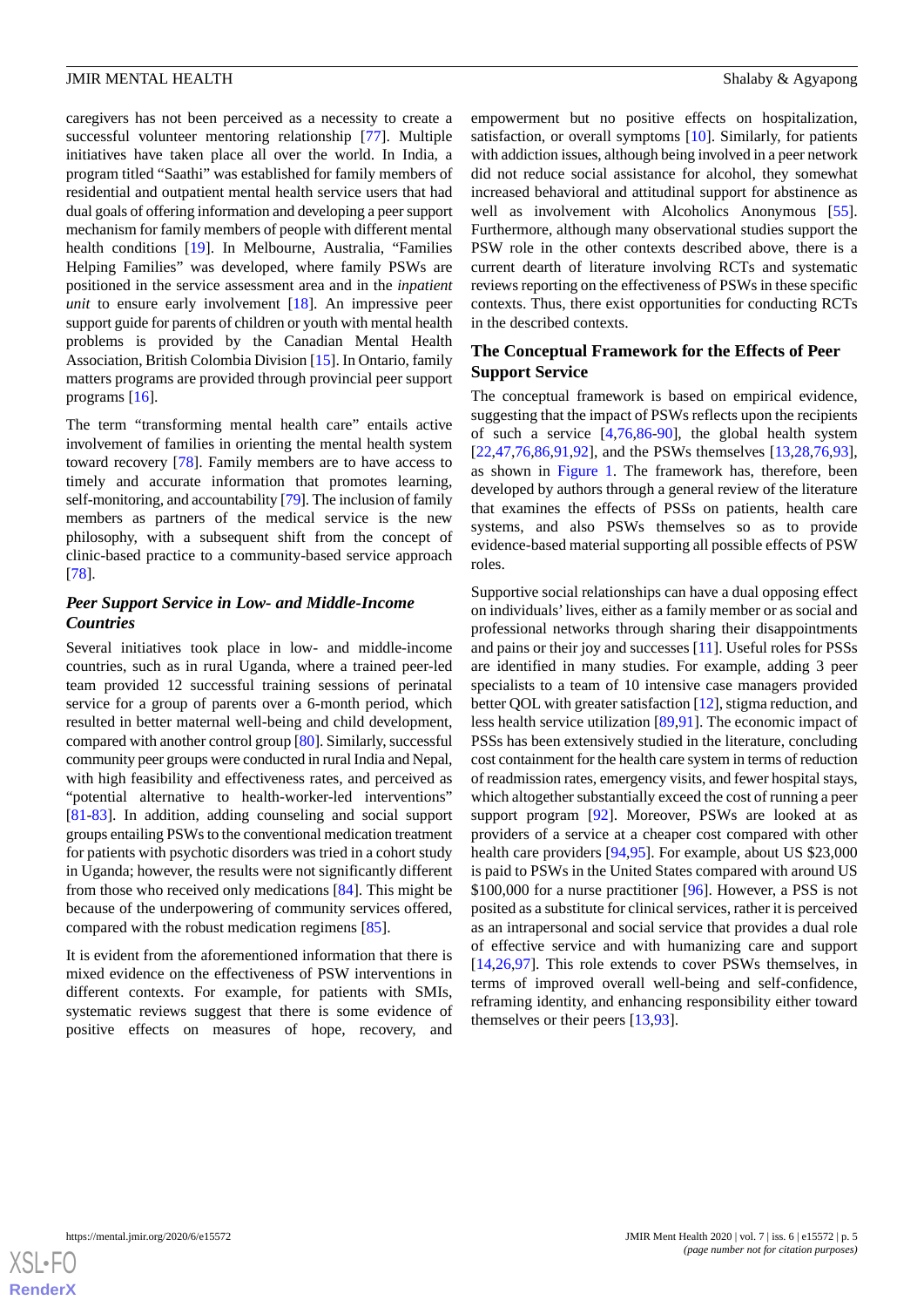<span id="page-5-0"></span>**Figure 1.** The conceptual framework for the impact of peer support workers in mental health. MH: mental health; PSS: peer support service; PSW: peer support worker.



Although PSWs can play a variety of tasks, managers who hire them may want to ensure that improving patient activation is included in their range of duties [[48\]](#page-9-6). In 2 concurrent studies, a significant increase in QOL satisfaction, reduction of rehospitalization rates, and reduction in the number of hospital days were recorded when adding PSSs to usual care [[22](#page-8-3)[,98](#page-11-10)]. In another study engaging 31 peer providers in diverse mental health, agencies identified 5 broad domains of wellness, including foundational, emotional, growth and spiritual, social, and occupational wellness [\[4](#page-7-2)]. In a systematic literature review for people with SMIs, peer-navigator interventions and self-management were the most promising interventions [[47\]](#page-9-5). PSWs' effects are diversified through sharing in different contexts. For example, positive impacts on the physical health of their peers have been recorded [[49\]](#page-9-7). Peer-based approaches have been used to deliver behavioral weight loss interventions [[90\]](#page-11-1). For young students, structured peer support for depression may have benefits in improving students' mental well-being [[64\]](#page-10-0). In the case of crisis houses, greater satisfaction was achieved through a provided informal PSS [[99\]](#page-11-11). Robust studies, therefore, recommend implementing peer support programs [[10](#page-7-6)[,18](#page-8-22)].

On the other hand, authors found that PSSs met moderate levels of evidence and that effectiveness varied across service types, for example, with "peers in existing clinical roles" was described as being less effective than the "peer staff added to traditional services" and "peer staff delivering structured curricula" [[3\]](#page-7-10). Other reviews suggested that current evidence does not support

[XSL](http://www.w3.org/Style/XSL)•FO **[RenderX](http://www.renderx.com/)**

recommendations or mandatory requirements from policy makers to offer programs for peer support [[9](#page-7-5)[,10](#page-7-6)].

#### **Peer Support Workers' Satisfaction and Challenges**

PSWs experience different problems alongside their diverse job roles, including low pay, stigma, unclear work roles, alienation, struggling with skill deficits, lack of training opportunities, emotional stress in helping others, and, on top of that, maintaining their personal physical and mental health wellness [[100](#page-11-12)[,101\]](#page-11-13). Researchers found that PSWs experience discrimination and prejudice from nonpeer workers, in addition to the encountered difficulties of how to manage the transition from being a patient to a PSW. As a result, high attrition rates were noted among PSWs in mental health settings [\[102](#page-11-14),[103\]](#page-11-15). Peer job satisfaction is strongly dependent on several factors [[100](#page-11-12)[,104,](#page-11-16)[105\]](#page-11-17). Role clarity and psychological empowerment, organizational culture, and working partnership with peers were the most significant predictors of PSW job satisfaction, while professional prejudice was not perceived as a significant predictor [[106,](#page-11-18)[107](#page-11-19)]. Other studies noted that the main problems were experiencing marginalization, lack of understanding, and a sense of exclusion [[108-](#page-11-20)[110](#page-11-21)]. Payment could also contribute to the amount of satisfaction of PSWs [\[76](#page-10-12)], as compensation helps through facilitation and engagement motivation [[109\]](#page-11-22). Nevertheless, it seems that not the payment, which ranged from US \$10 to US \$20 per hour, but the lack of recognition and acknowledgment are the causes for job nonsatisfaction [[104\]](#page-11-16).

An interesting literature review grouped these challenges and barriers facing PSWs during fulfilling their assigned roles into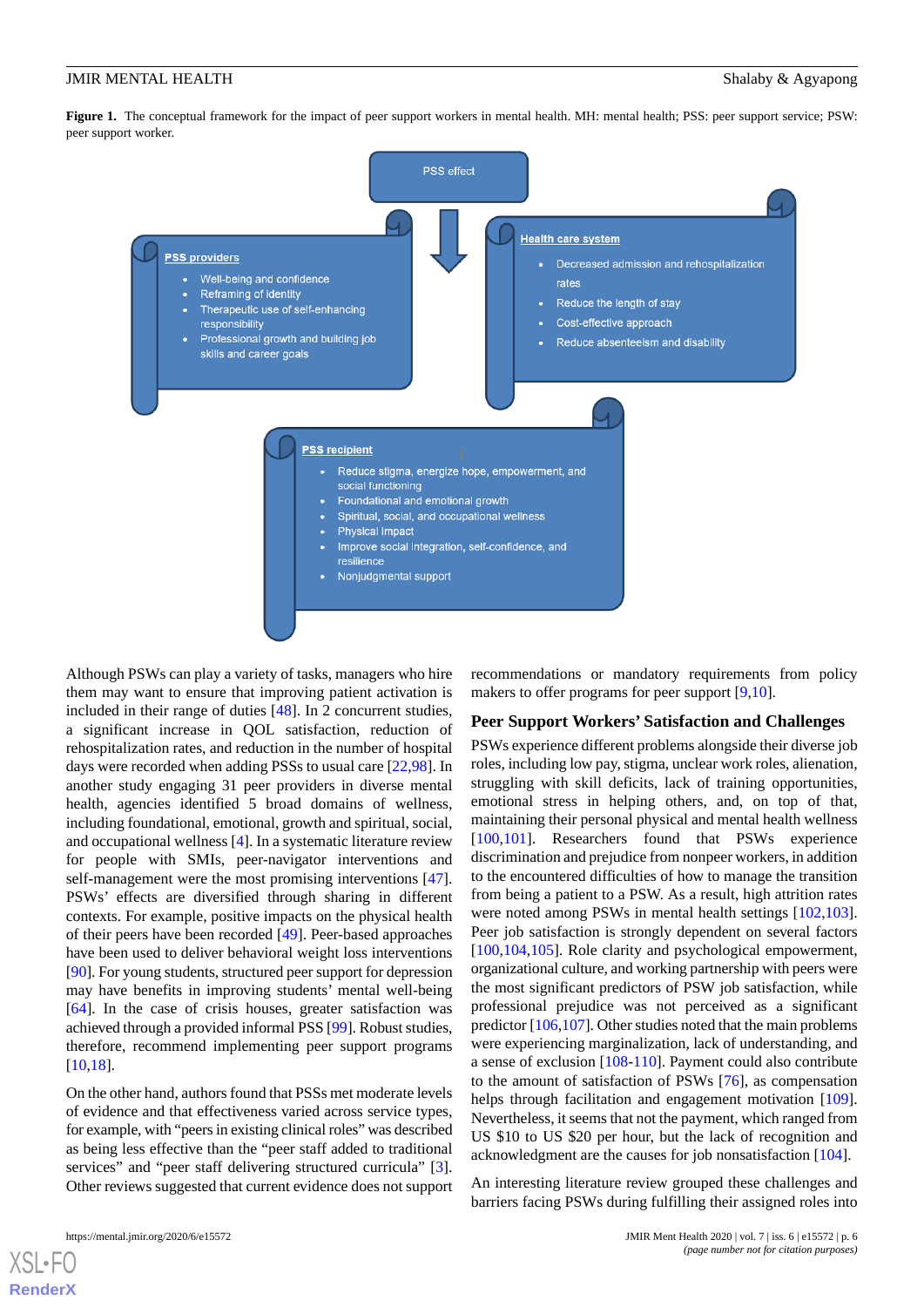6 main categories: nature of the innovation, individual professional, service user, social context, organizational context, and economic and political contexts [\[111](#page-12-0)].

It is evident from the abovementioned information that the PSW role is challenged at multiple levels, including at the personal, societal, and organizational levels. These challenges have a direct bearing on PSW satisfaction, and the successful integration of the PSW role into the health care system depends to a great extent on how these challenges are overcome.

## **Novel Technology in Peer Support Service (Online and Telephone)**

Online support groups are usually conducted through bulletin boards, emails, or live chatting software [\[28](#page-8-7)]. Online groups are familiar with people whose illnesses are similar to SMIs or affecting the body shape that have forced them to experience embarrassment and social stigmatization [\[23](#page-8-23),[24\]](#page-8-24). Therefore, they split from the social contexts and redirect toward novel ways of help, such as PSWs and online support groups, and web-based communities provided a suitable medium for people with SMIs by following and learning from their peers on the web, which positively helped them to fight against stigma, instilling hope and gaining insight and empowerment for better health control [[25\]](#page-8-4). Increasingly, social media grew as a target for individuals with SMIs, such as schizophrenia, schizoaffective disorder, or bipolar disorder, seeking advice and supporting each other [[112](#page-12-1)[-114](#page-12-2)]. For someone with SMIs, the decision to reach out and connect with others typically occurs at a time of increased instability or when facing significant life challenges [[115\]](#page-12-3). In a qualitative study, popular social media, such as YouTube, appeared useful for allowing people with SMIs to feel less alone, find hope, support each other, and share personal experiences and coping strategies with day-to-day challenges of living with mental illness through listening and posting comments [\[114](#page-12-2)]. Mobile phone–based peer support was found to be a feasible and acceptable way to the youngsters during their pregnancy as well as in the postpartum period [\[116](#page-12-4)]. In addition, when coupled with frequent face-to-face meetings with PSWs and with "text for support," it could be of high value for patients with different mental illnesses [\[117\]](#page-12-5). Although online peer networks actively fight against discrimination and stigma, their accessibility to diverse patients' sectors regarding their income and ethnicity is still questionable [[25\]](#page-8-4).

#### **Future of Peer Support Services**

Potential new roles, such as community health workers, peer whole health coaches, peer wellness coaches, and peer navigators, have been suggested for such a workforce [\[76\]](#page-10-12). They are described as an "ill-defined potential new layer of professionals" [[118\]](#page-12-6). Through an initiative undertaken by SAMHSA via its "Bringing Recovery Supports to Scale Technical Assistance Center Strategy," a successful identification of abilities and critical knowledge necessarily required for PSWs who provide help and support for those recovering from mental health and substance abuse was noted [[76\]](#page-10-12). At present, peer support is seen as a growing paradigm in many countries, including the United Kingdom, Canada, New Zealand, France, and the Netherlands [\[103](#page-11-15),[119\]](#page-12-7). As an evolving culture, peer support has the opportunity to forge not just mental

[XSL](http://www.w3.org/Style/XSL)•FO **[RenderX](http://www.renderx.com/)** health system change but social change as well [[37\]](#page-8-16). A novel peer support system termed "Edmonton peer support system" (EPSS) is currently being tested in a randomized controlled pilot trial [[117\]](#page-12-5). In this study, investigators are evaluating the effectiveness of an innovative peer support program that incorporates leadership training, mentorship, recognition, and reward systems for PSWs, coupled with automated daily supportive text messaging, which has proven effectiveness in feasibility trials involving patients with depression and alcohol use disorders [\[120](#page-12-8),[121\]](#page-12-9). Previous studies have examined the effect of PSSs in different contexts, including outpatient departments [\[122\]](#page-12-10), emergency departments [[53,](#page-9-11)[54](#page-9-12)], community mental health clinics [\[123,](#page-12-11)[124](#page-12-12)], and inpatient sites [\[125](#page-12-13)]. On the contrary, the EPSS study focuses on patients who have been discharged from acute care hospitals. These patients are being randomized into 1 of the 4 main groups: enrollment in a peer support system, enrollment in a peer support system plus automated daily supportive and reminder text messages, enrollment in automated daily supportive and reminder text messages alone, or treatment as usual follow-up care. The research team hypothesizes that patients who are assigned to a peer support system plus automated daily supportive and reminder text messages will show the best outcome.

Organizations may facilitate peer support through their values, actions, and oversight [\[119](#page-12-7)] and through a robust supervision system with available educational access, which could be the adequate path for creating a positive and risk-free environment for PSWs throughout their complex workloads [[126\]](#page-12-14). On the other hand, ethics committees play essential roles in the inclusion of PSWs in applied research studies by avoiding repetition of the work of other trusted agencies and considering the ethical validity of consent procedures for peer support interventions [[127](#page-12-15)].

## *Discussion*

There is an internationally growing trend to adopt PSSs within addiction and mental health services, and despite the ongoing challenges, large sections of the current literature support the inclusion of the PSWs into the mental health care workforce. The literature suggests that the benefits of PSSs impact not only the recipients of mental health services but also extend to the PSWs and the whole health care system. Although the expected benefits of PSSs might be directly measured in terms of service utilization or patient improvement indicators, this could also extend to include wellness and empowerment for PSWs, who may still be fragile, vulnerable, and in need of ongoing acknowledgment and recognition. Thus, the potential for PSSs to be embedded into routine care and the opportunities for the development of innovative models of care for addiction and mental health patients such as the EPSS, which incorporates PSSs and supportive text messaging [[117\]](#page-12-5), are evidently a high valued priority. However, the feasibility and maintenance of a robust PSS in health care would only be possible through collaborative efforts and ongoing support and engagement from all health care practitioners, managers, and other stakeholders.

This literature review has several limitations. First, the review is not a systematic review or meta-analysis, and as such, there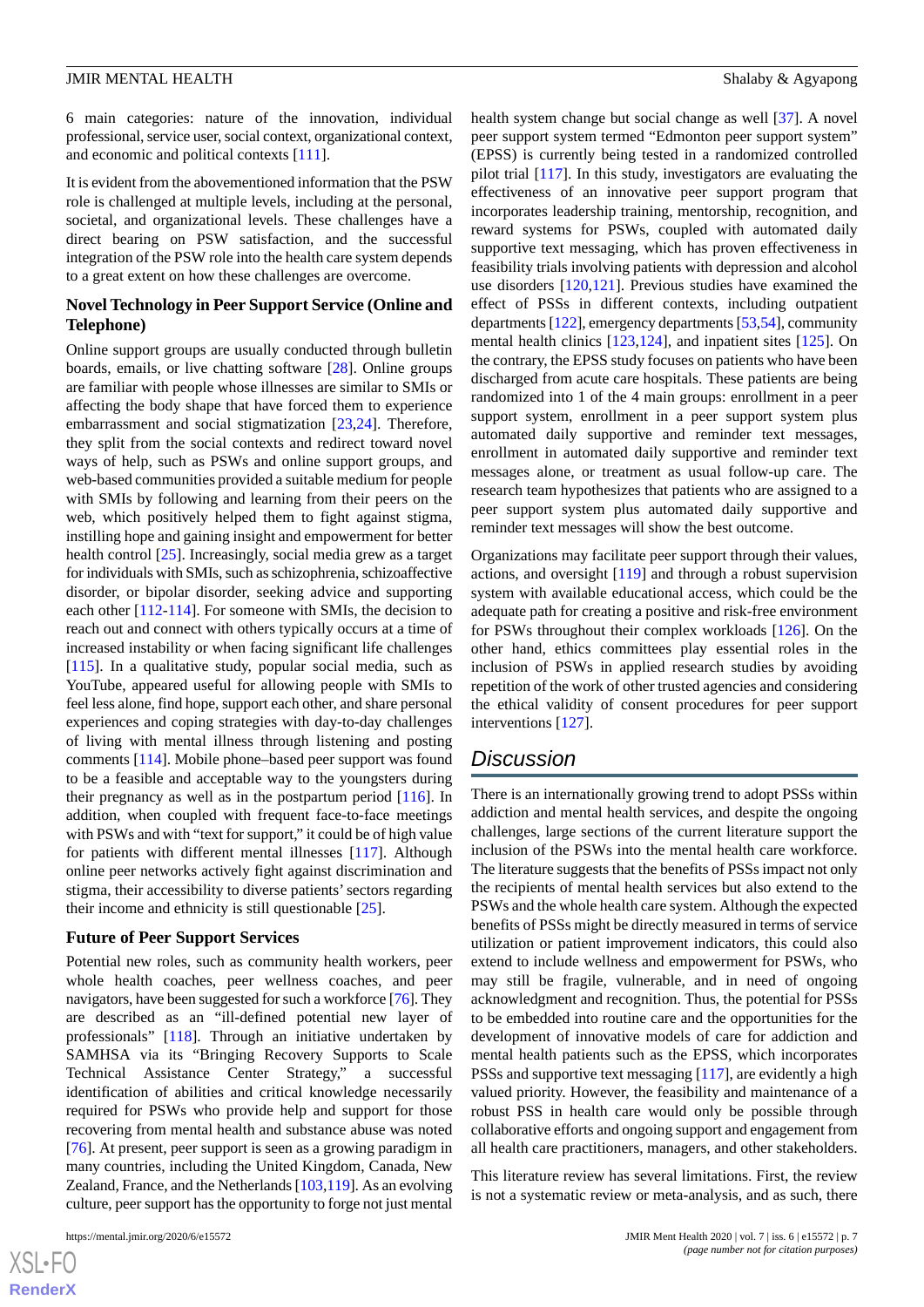were no well-defined inclusion or exclusion criteria of studies, which potentially could lead to the exclusion of some essential related studies. Second, the search was conducted in English publications only. Consequently, there is a high probability of missing critical related publications published in non-English

languages. Finally, as the review depended mainly on the available literature from the aforementioned sources, which showed marked variability in their design and covered diverse ideas under the central theme, the different weights for each idea throughout the review could be noted.

## **Acknowledgments**

This work was supported by Douglas Harding Trust Fund and Alberta Health Services.

## **Conflicts of Interest**

None declared.

## <span id="page-7-0"></span>**References**

- <span id="page-7-1"></span>1. Weiner DB. The apprenticeship of Philippe Pinel: a new document, 'observations of Citizen Pussin on the insane'. Am J Psychiatry 1979 Sep;136(9):1128-1134. [doi: [10.1176/ajp.136.9.1128\]](http://dx.doi.org/10.1176/ajp.136.9.1128) [Medline: [382874\]](http://www.ncbi.nlm.nih.gov/entrez/query.fcgi?cmd=Retrieve&db=PubMed&list_uids=382874&dopt=Abstract)
- <span id="page-7-10"></span>2. Chinman M, George P, Dougherty RH, Daniels AS, Ghose SS, Swift A, et al. Peer support services for individuals with serious mental illnesses: assessing the evidence. Psychiatr Serv 2014 Apr 1;65(4):429-441. [doi: [10.1176/appi.ps.201300244\]](http://dx.doi.org/10.1176/appi.ps.201300244) [Medline: [24549400](http://www.ncbi.nlm.nih.gov/entrez/query.fcgi?cmd=Retrieve&db=PubMed&list_uids=24549400&dopt=Abstract)]
- <span id="page-7-2"></span>3. Penney D. Advocates for Human Potential. 2018. Defining 'Peer Support': Implications for Policy, Practice, and Research URL: [https://www.ahpnet.com/AHPNet/media/AHPNetMediaLibrary/White%20Papers/](https://www.ahpnet.com/AHPNet/media/AHPNetMediaLibrary/White%20Papers/DPenney_Defining_peer_support_2018_Final.pdf) [DPenney\\_Defining\\_peer\\_support\\_2018\\_Final.pdf](https://www.ahpnet.com/AHPNet/media/AHPNetMediaLibrary/White%20Papers/DPenney_Defining_peer_support_2018_Final.pdf) [accessed 2019-03-30]
- <span id="page-7-3"></span>4. Moran GS, Russinova Z, Gidugu V, Yim JY, Sprague C. Benefits and mechanisms of recovery among peer providers with psychiatric illnesses. Qual Health Res 2012 Mar;22(3):304-319. [doi: [10.1177/1049732311420578\]](http://dx.doi.org/10.1177/1049732311420578) [Medline: [21900694](http://www.ncbi.nlm.nih.gov/entrez/query.fcgi?cmd=Retrieve&db=PubMed&list_uids=21900694&dopt=Abstract)]
- 5. Clarke GN, Herinckx HA, Kinney RF, Paulson RI, Cutler DL, Lewis K, et al. Psychiatric hospitalizations, arrests, emergency room visits, and homelessness of clients with serious and persistent mental illness: findings from a randomized trial of two ACT programs vs. usual care. Ment Health Serv Res 2000 Sep;2(3):155-164. [doi: [10.1023/a:1010141826867](http://dx.doi.org/10.1023/a:1010141826867)] [Medline: [11256724](http://www.ncbi.nlm.nih.gov/entrez/query.fcgi?cmd=Retrieve&db=PubMed&list_uids=11256724&dopt=Abstract)]
- 6. Davidson L, Shahar G, Stayner DA, Chinman MJ, Rakfeldt J, Tebes JK. Supported socialization for people with psychiatric disabilities: lessons from a randomized controlled trial. J Commun Psychol 2004;32(4):453-477. [doi: [10.1002/jcop.20013](http://dx.doi.org/10.1002/jcop.20013)]
- <span id="page-7-5"></span><span id="page-7-4"></span>7. O'Donnell M, Parker G, Proberts M, Matthews R, Fisher D, Johnson B, et al. A study of client-focused case management and consumer advocacy: the Community and Consumer Service Project. Aust N Z J Psychiatry 1999 Oct;33(5):684-693. [doi: [10.1080/j.1440-1614.1999.00629.x](http://dx.doi.org/10.1080/j.1440-1614.1999.00629.x)] [Medline: [10544992](http://www.ncbi.nlm.nih.gov/entrez/query.fcgi?cmd=Retrieve&db=PubMed&list_uids=10544992&dopt=Abstract)]
- <span id="page-7-6"></span>8. Solomon P, Draine J. The efficacy of a consumer case management team: 2-year outcomes of a randomized trial. J Ment Health Adm 1995;22(2):135-146. [doi: [10.1007/bf02518754\]](http://dx.doi.org/10.1007/bf02518754) [Medline: [10142127](http://www.ncbi.nlm.nih.gov/entrez/query.fcgi?cmd=Retrieve&db=PubMed&list_uids=10142127&dopt=Abstract)]
- <span id="page-7-7"></span>9. Pitt V, Lowe D, Hill S, Prictor M, Hetrick SE, Ryan R, et al. Consumer-providers of care for adult clients of statutory mental health services. Cochrane Database Syst Rev 2013 Mar 28(3):CD004807. [doi: [10.1002/14651858.CD004807.pub2\]](http://dx.doi.org/10.1002/14651858.CD004807.pub2) [Medline: [23543537](http://www.ncbi.nlm.nih.gov/entrez/query.fcgi?cmd=Retrieve&db=PubMed&list_uids=23543537&dopt=Abstract)]
- <span id="page-7-13"></span>10. Lloyd-Evans B, Mayo-Wilson E, Harrison B, Istead H, Brown E, Pilling S, et al. A systematic review and meta-analysis of randomised controlled trials of peer support for people with severe mental illness. BMC Psychiatry 2014 Feb 14;14:39 [[FREE Full text](https://bmcpsychiatry.biomedcentral.com/articles/10.1186/1471-244X-14-39)] [doi: [10.1186/1471-244X-14-39\]](http://dx.doi.org/10.1186/1471-244X-14-39) [Medline: [24528545\]](http://www.ncbi.nlm.nih.gov/entrez/query.fcgi?cmd=Retrieve&db=PubMed&list_uids=24528545&dopt=Abstract)
- <span id="page-7-12"></span>11. Davidson L, Tondora J, Staeheli M, Martha C, Maria F, Jennifer M, et al. Recovery guides: an emerging model of community-based care for adults with psychiatric disabilities. In: Lightburn A, Sessions P, editors. Handbook Of Community-based Clinical Practice. London: Oxford University Press; 2005:476-501.
- <span id="page-7-9"></span><span id="page-7-8"></span>12. Felton CJ, Stastny P, Shern DL, Blanch A, Donahue SA, Knight E, et al. Consumers as peer specialists on intensive case management teams: impact on client outcomes. Psychiatr Serv 1995 Oct;46(10):1037-1044. [doi: [10.1176/ps.46.10.1037](http://dx.doi.org/10.1176/ps.46.10.1037)] [Medline: [8829785\]](http://www.ncbi.nlm.nih.gov/entrez/query.fcgi?cmd=Retrieve&db=PubMed&list_uids=8829785&dopt=Abstract)
- <span id="page-7-11"></span>13. Beales A, Wilson J. Peer support – the what, why, who, how and now. J Ment Health Train Educ Prac 2015;10(5):314-324. [doi: [10.1108/JMHTEP-03-2015-0013\]](http://dx.doi.org/10.1108/JMHTEP-03-2015-0013)
- 14. MacNeil C, Mead S. A narrative approach to developing standards for trauma-informed peer support. Am J Eval 2016;26(2):231-244. [doi: [10.1177/1098214005275633\]](http://dx.doi.org/10.1177/1098214005275633)
- 15. Canadian Mental Health Association.: Canadian Mental Health Association, BC Division; 2007. Peer Support Guide: For Parents of Children or Youth with Mental Health Problems URL: [https://cmha.bc.ca/wp-content/uploads/2016/07/](https://cmha.bc.ca/wp-content/uploads/2016/07/ParentPeerSupportGuide.pdf) [ParentPeerSupportGuide.pdf](https://cmha.bc.ca/wp-content/uploads/2016/07/ParentPeerSupportGuide.pdf) [accessed 2020-02-29]
- 16. Mood Disorders Association of Ontario. Family Matters Peer Support and Recovery Program URL: [https://www.](https://www.mooddisorders.ca/family-matters-programs) [mooddisorders.ca/family-matters-programs](https://www.mooddisorders.ca/family-matters-programs) [accessed 2020-02-29]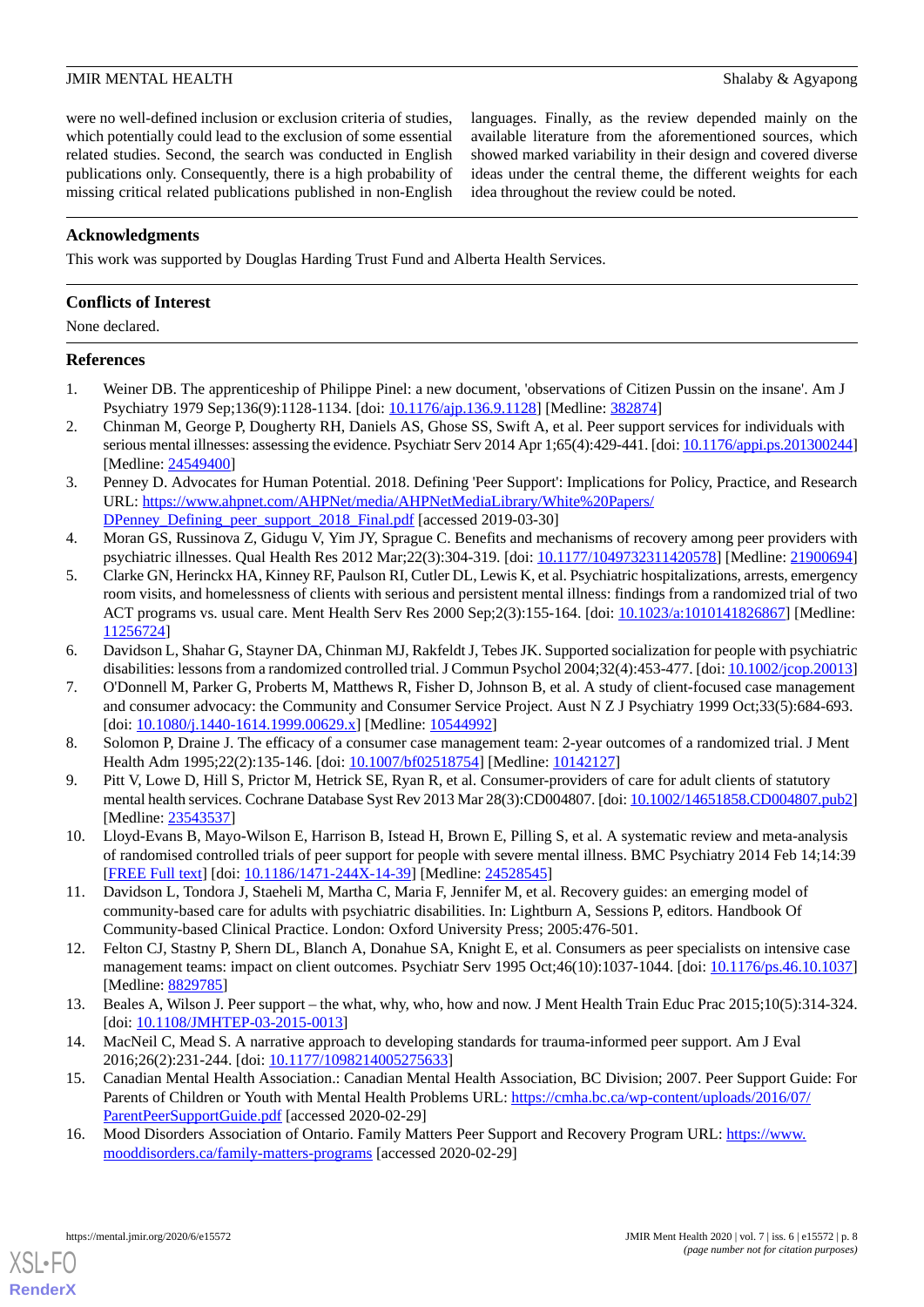- <span id="page-8-21"></span>17. Quinn J, Barrowclough C, Tarrier N. The Family Questionnaire (FQ): a scale for measuring symptom appraisal in relatives of schizophrenic patients. Acta Psychiatr Scand 2003 Oct;108(4):290-296. [doi: [10.1034/j.1600-0447.2003.00156.x\]](http://dx.doi.org/10.1034/j.1600-0447.2003.00156.x) [Medline: [12956830](http://www.ncbi.nlm.nih.gov/entrez/query.fcgi?cmd=Retrieve&db=PubMed&list_uids=12956830&dopt=Abstract)]
- <span id="page-8-22"></span><span id="page-8-0"></span>18. Leggatt M, Woodhead G. Family peer support work in an early intervention youth mental health service. Early Interv Psychiatry 2016 Oct;10(5):446-451. [doi: [10.1111/eip.12257](http://dx.doi.org/10.1111/eip.12257)] [Medline: [26213221\]](http://www.ncbi.nlm.nih.gov/entrez/query.fcgi?cmd=Retrieve&db=PubMed&list_uids=26213221&dopt=Abstract)
- 19. Mahomed F, Stein MA, Chauhan A, Pathare S. 'They love me, but they don't understand me': Family support and stigmatisation of mental health service users in Gujarat, India. Int J Soc Psychiatry 2019 Feb;65(1):73-79. [doi: [10.1177/0020764018816344\]](http://dx.doi.org/10.1177/0020764018816344) [Medline: [30518280\]](http://www.ncbi.nlm.nih.gov/entrez/query.fcgi?cmd=Retrieve&db=PubMed&list_uids=30518280&dopt=Abstract)
- <span id="page-8-1"></span>20. Davidson L, Rowe M. The Family-Run Executive Director Leadership Association (FREDLA). 5600 Fishers Ln, Rockville, MD 20857: The CMHS National GAINS Center; 2008 May. Peer Support within Criminal Justice Settings: The Role of Forensic Peer Specialists URL: [https://fredla.org/wp-content/uploads/2016/01/davidsonrowe\\_peersupport1.pdf](https://fredla.org/wp-content/uploads/2016/01/davidsonrowe_peersupport1.pdf) [accessed] 2020-03-01]
- <span id="page-8-3"></span><span id="page-8-2"></span>21. Short R, Woods-Nyce K, Cross SL, Hurst MA, Gordish L, Raia J. The impact of forensic peer support specialists on risk reduction and discharge readiness in a psychiatric facility: A five-year perspective. Int J Psychosoc Rehabil 2012;16(2):3-10 [[FREE Full text](http://wacodtx.org/wp-content/uploads/2016/09/Clifford-Thurston-1-of-10.pdf)]
- <span id="page-8-23"></span>22. Davidson L, Bellamy C, Guy K, Miller R. Peer support among persons with severe mental illnesses: a review of evidence and experience. World Psychiatry 2012 Jun;11(2):123-128 [[FREE Full text](https://onlinelibrary.wiley.com/resolve/openurl?genre=article&sid=nlm:pubmed&issn=1723-8617&date=2012&volume=11&issue=2&spage=123)] [doi: [10.1016/j.wpsyc.2012.05.009\]](http://dx.doi.org/10.1016/j.wpsyc.2012.05.009) [Medline: [22654945](http://www.ncbi.nlm.nih.gov/entrez/query.fcgi?cmd=Retrieve&db=PubMed&list_uids=22654945&dopt=Abstract)]
- <span id="page-8-24"></span>23. Berger M, Wagner TH, Baker LC. Internet use and stigmatized illness. Soc Sci Med 2005 Oct;61(8):1821-1827. [doi: [10.1016/j.socscimed.2005.03.025](http://dx.doi.org/10.1016/j.socscimed.2005.03.025)] [Medline: [16029778](http://www.ncbi.nlm.nih.gov/entrez/query.fcgi?cmd=Retrieve&db=PubMed&list_uids=16029778&dopt=Abstract)]
- <span id="page-8-4"></span>24. Highton-Williamson E, Priebe S, Giacco D. Online social networking in people with psychosis: a systematic review. Int J Soc Psychiatry 2015 Feb;61(1):92-101. [doi: [10.1177/0020764014556392\]](http://dx.doi.org/10.1177/0020764014556392) [Medline: [25381145](http://www.ncbi.nlm.nih.gov/entrez/query.fcgi?cmd=Retrieve&db=PubMed&list_uids=25381145&dopt=Abstract)]
- <span id="page-8-5"></span>25. Naslund JA, Aschbrenner KA, Marsch LA, Bartels SJ. The future of mental health care: peer-to-peer support and social media. Epidemiol Psychiatr Sci 2016 Apr;25(2):113-122 [\[FREE Full text\]](http://europepmc.org/abstract/MED/26744309) [doi: [10.1017/S2045796015001067\]](http://dx.doi.org/10.1017/S2045796015001067) [Medline: [26744309](http://www.ncbi.nlm.nih.gov/entrez/query.fcgi?cmd=Retrieve&db=PubMed&list_uids=26744309&dopt=Abstract)]
- <span id="page-8-7"></span><span id="page-8-6"></span>26. Mead S, Hilton D, Curtis L. Peer support: a theoretical perspective. Psychiatr Rehabil J 2001;25(2):134-141. [doi: [10.1037/h0095032\]](http://dx.doi.org/10.1037/h0095032) [Medline: [11769979\]](http://www.ncbi.nlm.nih.gov/entrez/query.fcgi?cmd=Retrieve&db=PubMed&list_uids=11769979&dopt=Abstract)
- <span id="page-8-8"></span>27. Mental Health Foundation. Peer Support URL:<https://www.mentalhealth.org.uk/a-to-z/p/peer-support> [accessed 2020-02-29]
- <span id="page-8-9"></span>28. Solomon P. Peer support/peer provided services underlying processes, benefits, and critical ingredients. Psychiatr Rehabil J 2004;27(4):392-401. [doi: [10.2975/27.2004.392.401\]](http://dx.doi.org/10.2975/27.2004.392.401) [Medline: [15222150](http://www.ncbi.nlm.nih.gov/entrez/query.fcgi?cmd=Retrieve&db=PubMed&list_uids=15222150&dopt=Abstract)]
- <span id="page-8-10"></span>29. Davidson L, Chinman M, Sells D, Rowe M. Peer support among adults with serious mental illness: a report from the field. Schizophr Bull 2006 Jul;32(3):443-450 [[FREE Full text](http://europepmc.org/abstract/MED/16461576)] [doi: [10.1093/schbul/sbj043](http://dx.doi.org/10.1093/schbul/sbj043)] [Medline: [16461576\]](http://www.ncbi.nlm.nih.gov/entrez/query.fcgi?cmd=Retrieve&db=PubMed&list_uids=16461576&dopt=Abstract)
- <span id="page-8-11"></span>30. Mead S. Intentional Peer Support: An Alternative Approach. West Chesterfield, NH: Intentional Peer Support; 2014.
- <span id="page-8-12"></span>31. Sunderland K, Mishkin W, Peer Leadership Group, Mental Health Commission of Canada. Mental Health Commission of Canada. 2013. Guidelines for the Practice and Training of Peer Support URL: [https://www.mentalhealthcommission.ca/](https://www.mentalhealthcommission.ca/sites/default/files/peer_support_guidelines.pdf.pdf) [sites/default/files/peer\\_support\\_guidelines.pdf.pdf](https://www.mentalhealthcommission.ca/sites/default/files/peer_support_guidelines.pdf.pdf) [accessed 2020-02-29]
- <span id="page-8-13"></span>32. Peterson D. A Mad People's History of Madness. Pittsburgh, PA: University Of Pittsburgh Press; 1981.
- <span id="page-8-14"></span>33. Shaw C. Together: A leading UK mental health charity. 2014. Peer Support in Secure Services: Final Report URL: [https:/](https://www.together-uk.org/wp-content/uploads/downloads/2014/11/Peer-Support-in-Secure-Settings-Final-Report-4-Nov-14.pdf) [/www.together-uk.org/wp-content/uploads/downloads/2014/11/Peer-Support-in-Secure-Settings-Final-Report-4-Nov-14.](https://www.together-uk.org/wp-content/uploads/downloads/2014/11/Peer-Support-in-Secure-Settings-Final-Report-4-Nov-14.pdf) [pdf](https://www.together-uk.org/wp-content/uploads/downloads/2014/11/Peer-Support-in-Secure-Settings-Final-Report-4-Nov-14.pdf) [accessed 2020-02-28]
- <span id="page-8-16"></span><span id="page-8-15"></span>34. Mead S. Defining Peer Support. 2003 Mar. URL: [http://164.156.7.185/parecovery/documents/DefiningPeerSupport\\_Mead.](http://164.156.7.185/parecovery/documents/DefiningPeerSupport_Mead.pdf) [pdf](http://164.156.7.185/parecovery/documents/DefiningPeerSupport_Mead.pdf) [accessed 2020-02-29]
- 35. Ostrow L, Steinwachs D, Leaf PJ, Naeger S. Medicaid reimbursement of mental health peer-run organizations: results of a national survey. Adm Policy Ment Health 2017 Jul;44(4):501-511. [doi: [10.1007/s10488-015-0675-4](http://dx.doi.org/10.1007/s10488-015-0675-4)] [Medline: [26219825\]](http://www.ncbi.nlm.nih.gov/entrez/query.fcgi?cmd=Retrieve&db=PubMed&list_uids=26219825&dopt=Abstract)
- <span id="page-8-17"></span>36. Stratford AC, Halpin M, Phillips K, Skerritt F, Beales A, Cheng V, et al. The growth of peer support: an international charter. J Ment Health 2019 Dec;28(6):627-632. [doi: [10.1080/09638237.2017.1340593\]](http://dx.doi.org/10.1080/09638237.2017.1340593) [Medline: [28682640](http://www.ncbi.nlm.nih.gov/entrez/query.fcgi?cmd=Retrieve&db=PubMed&list_uids=28682640&dopt=Abstract)]
- <span id="page-8-18"></span>37. Mead S. Google Docs. PO Box 259, West Chesterfield, NH 03466: Intentional Peer Support; 2001. Peer Support as a Socio-Political Response to Trauma and Abuse URL: [https://docs.google.com/document/d/](https://docs.google.com/document/d/1trJ35i4dXX5AIWRnbg78OaT7-RfPE9_DbPm5kSST9_Q/edit) [1trJ35i4dXX5AIWRnbg78OaT7-RfPE9\\_DbPm5kSST9\\_Q/edit](https://docs.google.com/document/d/1trJ35i4dXX5AIWRnbg78OaT7-RfPE9_DbPm5kSST9_Q/edit) [accessed 2020-02-28]
- <span id="page-8-19"></span>38. Wilson AM, Hutchinson M, Hurley J. Literature review of trauma-informed care: implications for mental health nurses working in acute inpatient settings in Australia. Int J Ment Health Nurs 2017 Aug;26(4):326-343. [doi: [10.1111/inm.12344](http://dx.doi.org/10.1111/inm.12344)] [Medline: [28480568](http://www.ncbi.nlm.nih.gov/entrez/query.fcgi?cmd=Retrieve&db=PubMed&list_uids=28480568&dopt=Abstract)]
- <span id="page-8-20"></span>39. Goetz SB, Taylor-Trujillo A. A change in culture: violence prevention in an acute behavioral health setting. J Am Psychiatr Nurses Assoc 2012;18(2):96-103. [doi: [10.1177/1078390312439469\]](http://dx.doi.org/10.1177/1078390312439469) [Medline: [22442017\]](http://www.ncbi.nlm.nih.gov/entrez/query.fcgi?cmd=Retrieve&db=PubMed&list_uids=22442017&dopt=Abstract)
- 40. Ashmore TR. Massey University. 2013. The Implementation of Trauma Informed Care in Acute Mental Health Inpatient Units: A Comparative Study URL: [https://mro.massey.ac.nz/bitstream/handle/10179/5855/02\\_whole.pdf](https://mro.massey.ac.nz/bitstream/handle/10179/5855/02_whole.pdf) [accessed 2020-02-29]
- 41. Brown VB, Harris M, Fallot R. Moving toward trauma-informed practice in addiction treatment: a collaborative model of agency assessment. J Psychoactive Drugs 2013;45(5):386-393. [doi: [10.1080/02791072.2013.844381\]](http://dx.doi.org/10.1080/02791072.2013.844381) [Medline: [24592664](http://www.ncbi.nlm.nih.gov/entrez/query.fcgi?cmd=Retrieve&db=PubMed&list_uids=24592664&dopt=Abstract)]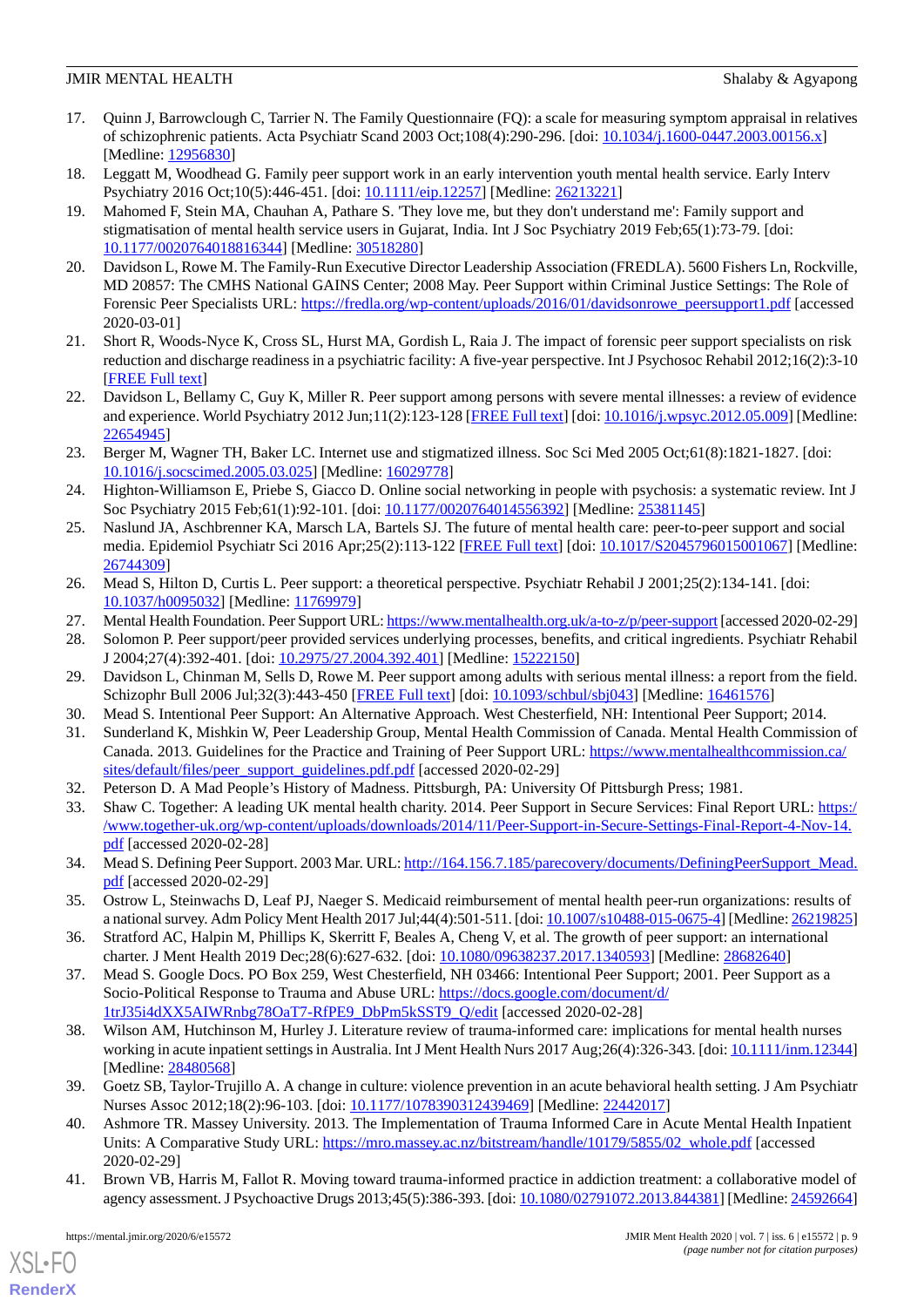- <span id="page-9-0"></span>42. Guay S, Tremblay N, Goncalves J, Bilodeau H, Geoffrion S. Effects of a peer support programme for youth social services employees experiencing potentially traumatic events: a protocol for a prospective cohort study. BMJ Open 2017 Jun 24;7(6):e014405 [\[FREE Full text](http://bmjopen.bmj.com/cgi/pmidlookup?view=long&pmid=28647721)] [doi: [10.1136/bmjopen-2016-014405\]](http://dx.doi.org/10.1136/bmjopen-2016-014405) [Medline: [28647721](http://www.ncbi.nlm.nih.gov/entrez/query.fcgi?cmd=Retrieve&db=PubMed&list_uids=28647721&dopt=Abstract)]
- <span id="page-9-1"></span>43. Gillard SG, Edwards C, Gibson SL, Owen K, Wright C. Introducing peer worker roles into UK mental health service teams: a qualitative analysis of the organisational benefits and challenges. BMC Health Serv Res 2013 May 24;13:188 [\[FREE](https://bmchealthservres.biomedcentral.com/articles/10.1186/1472-6963-13-188) [Full text\]](https://bmchealthservres.biomedcentral.com/articles/10.1186/1472-6963-13-188) [doi: [10.1186/1472-6963-13-188\]](http://dx.doi.org/10.1186/1472-6963-13-188) [Medline: [23705767](http://www.ncbi.nlm.nih.gov/entrez/query.fcgi?cmd=Retrieve&db=PubMed&list_uids=23705767&dopt=Abstract)]
- <span id="page-9-3"></span><span id="page-9-2"></span>44. Tookey P, Mason K, Broad J, Behm M, Bondy L, Powis J. From client to co-worker: a case study of the transition to peer work within a multi-disciplinary hepatitis c treatment team in Toronto, Canada. Harm Reduct J 2018 Aug 14;15(1):41 [[FREE Full text](https://harmreductionjournal.biomedcentral.com/articles/10.1186/s12954-018-0245-7)] [doi: [10.1186/s12954-018-0245-7\]](http://dx.doi.org/10.1186/s12954-018-0245-7) [Medline: [30107808](http://www.ncbi.nlm.nih.gov/entrez/query.fcgi?cmd=Retrieve&db=PubMed&list_uids=30107808&dopt=Abstract)]
- <span id="page-9-4"></span>45. Stastny P, Brown C. [Peer specialist: origins, pitfalls and worldwide dissemination]. Vertex 2013;24(112):455-459. [Medline: [24511563](http://www.ncbi.nlm.nih.gov/entrez/query.fcgi?cmd=Retrieve&db=PubMed&list_uids=24511563&dopt=Abstract)]
- <span id="page-9-5"></span>46. Simpson A, Oster C, Muir-Cochrane E. Liminality in the occupational identity of mental health peer support workers: a qualitative study. Int J Ment Health Nurs 2018 Apr;27(2):662-671 [[FREE Full text](http://europepmc.org/abstract/MED/28548455)] [doi: [10.1111/inm.12351\]](http://dx.doi.org/10.1111/inm.12351) [Medline: [28548455](http://www.ncbi.nlm.nih.gov/entrez/query.fcgi?cmd=Retrieve&db=PubMed&list_uids=28548455&dopt=Abstract)]
- <span id="page-9-6"></span>47. Cabassa LJ, Camacho D, Vélez-Grau CM, Stefancic A. Peer-based health interventions for people with serious mental illness: a systematic literature review. J Psychiatr Res 2017 Jan;84:80-89. [doi: [10.1016/j.jpsychires.2016.09.021](http://dx.doi.org/10.1016/j.jpsychires.2016.09.021)] [Medline: [27701013](http://www.ncbi.nlm.nih.gov/entrez/query.fcgi?cmd=Retrieve&db=PubMed&list_uids=27701013&dopt=Abstract)]
- <span id="page-9-7"></span>48. Chinman M, Oberman RS, Hanusa BH, Cohen AN, Salyers MP, Twamley EW, et al. A cluster randomized trial of adding peer specialists to intensive case management teams in the Veterans Health Administration. J Behav Health Serv Res 2015 Jan;42(1):109-121 [\[FREE Full text\]](http://europepmc.org/abstract/MED/23657754) [doi: [10.1007/s11414-013-9343-1](http://dx.doi.org/10.1007/s11414-013-9343-1)] [Medline: [23657754\]](http://www.ncbi.nlm.nih.gov/entrez/query.fcgi?cmd=Retrieve&db=PubMed&list_uids=23657754&dopt=Abstract)
- <span id="page-9-8"></span>49. Druss BG, Zhao L, von Esenwein SA, Bona JR, Fricks L, Jenkins-Tucker S, et al. The Health and Recovery Peer (HARP) Program: a peer-led intervention to improve medical self-management for persons with serious mental illness. Schizophr Res 2010 May;118(1-3):264-270 [[FREE Full text\]](http://europepmc.org/abstract/MED/20185272) [doi: [10.1016/j.schres.2010.01.026](http://dx.doi.org/10.1016/j.schres.2010.01.026)] [Medline: [20185272](http://www.ncbi.nlm.nih.gov/entrez/query.fcgi?cmd=Retrieve&db=PubMed&list_uids=20185272&dopt=Abstract)]
- <span id="page-9-9"></span>50. Chien W, Clifton AV, Zhao S, Lui S. Peer support for people with schizophrenia or other serious mental illness. Cochrane Database Syst Rev 2019 Apr 4;4:CD010880. [doi: [10.1002/14651858.CD010880.pub2](http://dx.doi.org/10.1002/14651858.CD010880.pub2)] [Medline: [30946482](http://www.ncbi.nlm.nih.gov/entrez/query.fcgi?cmd=Retrieve&db=PubMed&list_uids=30946482&dopt=Abstract)]
- <span id="page-9-11"></span><span id="page-9-10"></span>51. Reif S, Braude L, Lyman DR, Dougherty RH, Daniels AS, Ghose SS, et al. Peer recovery support for individuals with substance use disorders: assessing the evidence. Psychiatr Serv 2014 Jul;65(7):853-861. [doi: [10.1176/appi.ps.201400047](http://dx.doi.org/10.1176/appi.ps.201400047)] [Medline: [24838535](http://www.ncbi.nlm.nih.gov/entrez/query.fcgi?cmd=Retrieve&db=PubMed&list_uids=24838535&dopt=Abstract)]
- 52. Best DW, Lubman DI. The recovery paradigm a model of hope and change for alcohol and drug addiction. Aust Fam Physician 2012 Aug;41(8):593-597. [Medline: [23145400](http://www.ncbi.nlm.nih.gov/entrez/query.fcgi?cmd=Retrieve&db=PubMed&list_uids=23145400&dopt=Abstract)]
- <span id="page-9-12"></span>53. Watson DP, Brucker K, McGuire A, Snow-Hill NL, Xu H, Cohen A, et al. Replication of an emergency department-based recovery coaching intervention and pilot testing of pragmatic trial protocols within the context of Indiana's Opioid State Targeted Response plan. J Subst Abuse Treat 2020 Jan;108:88-94. [doi: [10.1016/j.jsat.2019.06.002\]](http://dx.doi.org/10.1016/j.jsat.2019.06.002) [Medline: [31200985](http://www.ncbi.nlm.nih.gov/entrez/query.fcgi?cmd=Retrieve&db=PubMed&list_uids=31200985&dopt=Abstract)]
- <span id="page-9-14"></span><span id="page-9-13"></span>54. McGuire AB, Powell KG, Treitler PC, Wagner KD, Smith KP, Cooperman N, et al. Emergency department-based peer support for opioid use disorder: emergent functions and forms. J Subst Abuse Treat 2020 Jan;108:82-87. [doi: [10.1016/j.jsat.2019.06.013\]](http://dx.doi.org/10.1016/j.jsat.2019.06.013) [Medline: [31280928](http://www.ncbi.nlm.nih.gov/entrez/query.fcgi?cmd=Retrieve&db=PubMed&list_uids=31280928&dopt=Abstract)]
- <span id="page-9-15"></span>55. Litt MD, Kadden RM, Kabela-Cormier E, Petry N. Changing network support for drinking: initial findings from the network support project. J Consult Clin Psychol 2007 Aug;75(4):542-555. [doi: [10.1037/0022-006X.75.4.542](http://dx.doi.org/10.1037/0022-006X.75.4.542)] [Medline: [17663609\]](http://www.ncbi.nlm.nih.gov/entrez/query.fcgi?cmd=Retrieve&db=PubMed&list_uids=17663609&dopt=Abstract)
- <span id="page-9-16"></span>56. Barrenger SL, Hamovitch EK, Rothman MR. Enacting lived experiences: peer specialists with criminal justice histories. Psychiatr Rehabil J 2019 Mar;42(1):9-16. [doi: [10.1037/prj0000327\]](http://dx.doi.org/10.1037/prj0000327) [Medline: [30265065](http://www.ncbi.nlm.nih.gov/entrez/query.fcgi?cmd=Retrieve&db=PubMed&list_uids=30265065&dopt=Abstract)]
- <span id="page-9-17"></span>57. Angell B, Matthews E, Barrenger S, Watson AC, Draine J. Engagement processes in model programs for community reentry from prison for people with serious mental illness. Int J Law Psychiatry 2014;37(5):490-500 [[FREE Full text](http://europepmc.org/abstract/MED/24650496)] [doi: [10.1016/j.ijlp.2014.02.022\]](http://dx.doi.org/10.1016/j.ijlp.2014.02.022) [Medline: [24650496\]](http://www.ncbi.nlm.nih.gov/entrez/query.fcgi?cmd=Retrieve&db=PubMed&list_uids=24650496&dopt=Abstract)
- <span id="page-9-18"></span>58. Thomas K, Wilson JL, Bedell P, Morse DS. 'They didn't give up on me': a women's transitions clinic from the perspective of re-entering women. Addict Sci Clin Pract 2019 Apr 2;14(1):12 [\[FREE Full text\]](https://ascpjournal.biomedcentral.com/articles/10.1186/s13722-019-0142-8) [doi: [10.1186/s13722-019-0142-8](http://dx.doi.org/10.1186/s13722-019-0142-8)] [Medline: [30935408](http://www.ncbi.nlm.nih.gov/entrez/query.fcgi?cmd=Retrieve&db=PubMed&list_uids=30935408&dopt=Abstract)]
- <span id="page-9-19"></span>59. Kim SH. [Effects of a volunteer-run peer support program on health and satisfaction with social support of older adults living alone]. J Korean Acad Nurs 2012 Aug;42(4):525-536. [doi: [10.4040/jkan.2012.42.4.525\]](http://dx.doi.org/10.4040/jkan.2012.42.4.525) [Medline: [22972213](http://www.ncbi.nlm.nih.gov/entrez/query.fcgi?cmd=Retrieve&db=PubMed&list_uids=22972213&dopt=Abstract)]
- <span id="page-9-21"></span><span id="page-9-20"></span>60. Chapin RK, Sergeant JF, Landry S, Leedahl SN, Rachlin R, Koenig T, et al. Reclaiming joy: pilot evaluation of a mental health peer support program for older adults who receive Medicaid. Gerontologist 2013 Apr;53(2):345-352. [doi: [10.1093/geront/gns120](http://dx.doi.org/10.1093/geront/gns120)] [Medline: [22936540\]](http://www.ncbi.nlm.nih.gov/entrez/query.fcgi?cmd=Retrieve&db=PubMed&list_uids=22936540&dopt=Abstract)
- 61. Ahmed SM, Palermo AS. Community engagement in research: frameworks for education and peer review. Am J Public Health 2010 Aug;100(8):1380-1387. [doi: [10.2105/AJPH.2009.178137\]](http://dx.doi.org/10.2105/AJPH.2009.178137) [Medline: [20558798](http://www.ncbi.nlm.nih.gov/entrez/query.fcgi?cmd=Retrieve&db=PubMed&list_uids=20558798&dopt=Abstract)]
- 62. Student Minds. 2014. Grand Challenges in Student Mental Health URL: [https://www.studentminds.org.uk/uploads/3/7/8/](https://www.studentminds.org.uk/uploads/3/7/8/4/3784584/grand_challenges_report_for_public.pdf) [4/3784584/grand\\_challenges\\_report\\_for\\_public.pdf](https://www.studentminds.org.uk/uploads/3/7/8/4/3784584/grand_challenges_report_for_public.pdf) [accessed 2020-02-29]
- 63. Davies EB, Wardlaw J, Morriss R, Glazebrook C. An experimental study exploring the impact of vignette gender on the quality of university students' mental health first aid for peers with symptoms of depression. BMC Public Health 2016 Feb 25;16:187 [[FREE Full text](https://bmcpublichealth.biomedcentral.com/articles/10.1186/s12889-016-2887-2)] [doi: [10.1186/s12889-016-2887-2\]](http://dx.doi.org/10.1186/s12889-016-2887-2) [Medline: [26911725](http://www.ncbi.nlm.nih.gov/entrez/query.fcgi?cmd=Retrieve&db=PubMed&list_uids=26911725&dopt=Abstract)]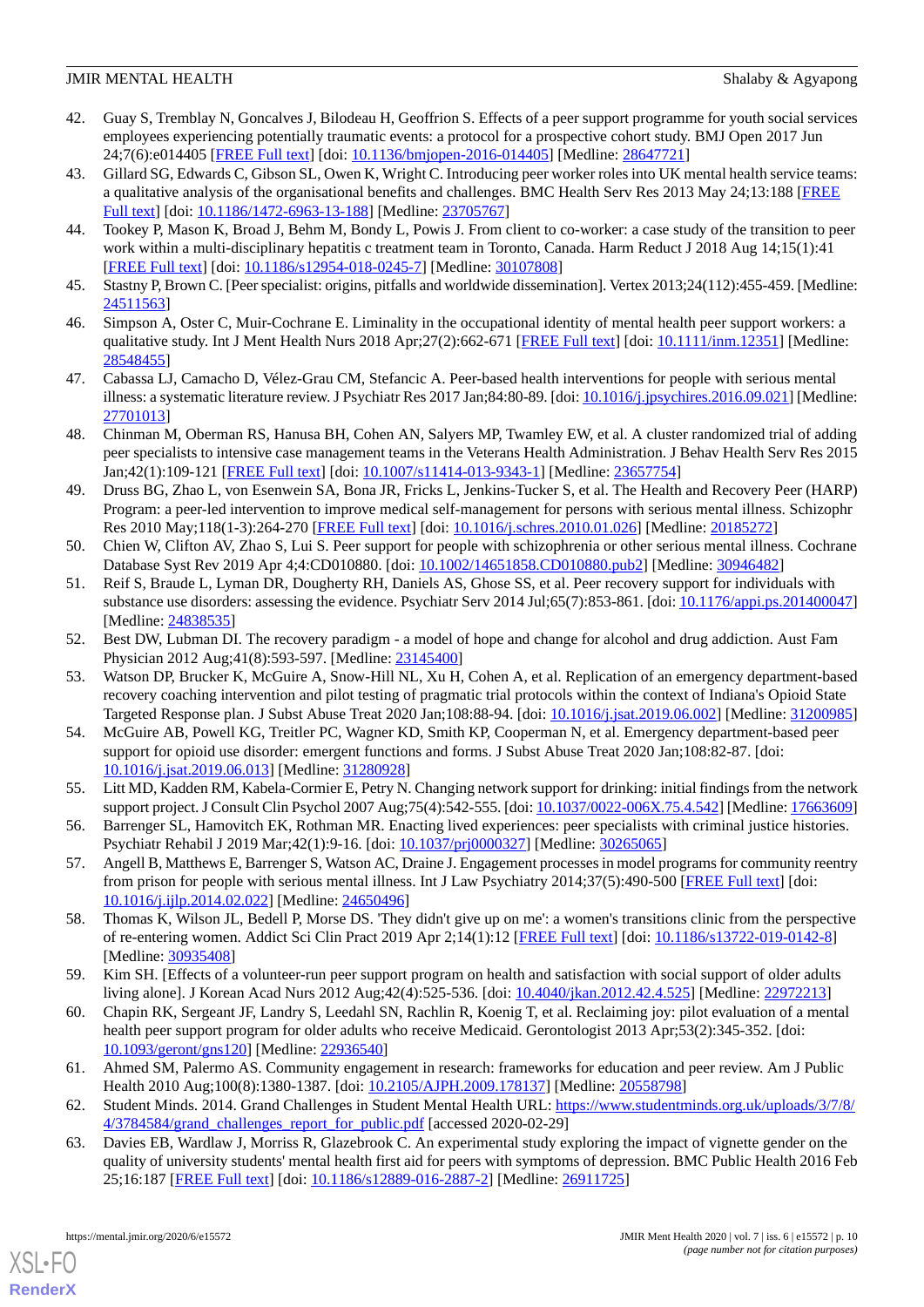- <span id="page-10-0"></span>64. Byrom N. An evaluation of a peer support intervention for student mental health. J Ment Health 2018 Jun;27(3):240-246. [doi: [10.1080/09638237.2018.1437605](http://dx.doi.org/10.1080/09638237.2018.1437605)] [Medline: [29451411\]](http://www.ncbi.nlm.nih.gov/entrez/query.fcgi?cmd=Retrieve&db=PubMed&list_uids=29451411&dopt=Abstract)
- <span id="page-10-1"></span>65. Lubman DI, Cheetham A, Jorm AF, Berridge BJ, Wilson C, Blee F, et al. Australian adolescents' beliefs and help-seeking intentions towards peers experiencing symptoms of depression and alcohol misuse. BMC Public Health 2017 Aug 16;17(1):658 [[FREE Full text\]](https://bmcpublichealth.biomedcentral.com/articles/10.1186/s12889-017-4655-3) [doi: [10.1186/s12889-017-4655-3](http://dx.doi.org/10.1186/s12889-017-4655-3)] [Medline: [28814325](http://www.ncbi.nlm.nih.gov/entrez/query.fcgi?cmd=Retrieve&db=PubMed&list_uids=28814325&dopt=Abstract)]
- <span id="page-10-3"></span><span id="page-10-2"></span>66. Sokol R, Fisher E. Peer support for the hardly reached: a systematic review. Am J Public Health 2016 Jul;106(7):e1-e8. [doi: [10.2105/AJPH.2016.303180](http://dx.doi.org/10.2105/AJPH.2016.303180)] [Medline: [27196645\]](http://www.ncbi.nlm.nih.gov/entrez/query.fcgi?cmd=Retrieve&db=PubMed&list_uids=27196645&dopt=Abstract)
- <span id="page-10-4"></span>67. Fortuna KL, DiMilia PR, Lohman MC, Bruce ML, Zubritsky CD, Halaby MR, et al. Feasibility, acceptability, and preliminary effectiveness of a peer-delivered and technology supported self-management intervention for older adults with serious mental illness. Psychiatr Q 2018 Jun;89(2):293-305 [\[FREE Full text](http://europepmc.org/abstract/MED/28948424)] [doi: [10.1007/s11126-017-9534-7\]](http://dx.doi.org/10.1007/s11126-017-9534-7) [Medline: [28948424\]](http://www.ncbi.nlm.nih.gov/entrez/query.fcgi?cmd=Retrieve&db=PubMed&list_uids=28948424&dopt=Abstract)
- <span id="page-10-5"></span>68. Whiteman KL, Naslund JA, DiNapoli EA, Bruce ML, Bartels SJ. Systematic review of integrated general medical and psychiatric self-management interventions for adults with serious mental illness. Psychiatr Serv 2016 Nov 1;67(11):1213-1225 [[FREE Full text](http://europepmc.org/abstract/MED/27301767)] [doi: [10.1176/appi.ps.201500521\]](http://dx.doi.org/10.1176/appi.ps.201500521) [Medline: [27301767\]](http://www.ncbi.nlm.nih.gov/entrez/query.fcgi?cmd=Retrieve&db=PubMed&list_uids=27301767&dopt=Abstract)
- <span id="page-10-7"></span>69. Pathare S, Shields LS. Supported decision-making for persons with mental illness: a review. Pub Health Rev 2012;34(15). [doi: [10.1007/bf03391683\]](http://dx.doi.org/10.1007/bf03391683)
- <span id="page-10-6"></span>70. Mahomed F, Stein MA, Patel V. Involuntary mental health treatment in the era of the United Nations Convention on the Rights of Persons with Disabilities. PLoS Med 2018 Oct;15(10):e1002679 [\[FREE Full text\]](http://dx.plos.org/10.1371/journal.pmed.1002679) [doi: [10.1371/journal.pmed.1002679](http://dx.doi.org/10.1371/journal.pmed.1002679)] [Medline: [30335757](http://www.ncbi.nlm.nih.gov/entrez/query.fcgi?cmd=Retrieve&db=PubMed&list_uids=30335757&dopt=Abstract)]
- <span id="page-10-8"></span>71. Morrissey F. The United Nations Convention on the Rights of Persons with Disabilities: a new approach to decision-making in mental health law. Eur J Health Law 2012 Dec;19(5):423-440. [doi: [10.1163/15718093-12341237\]](http://dx.doi.org/10.1163/15718093-12341237) [Medline: [23198484](http://www.ncbi.nlm.nih.gov/entrez/query.fcgi?cmd=Retrieve&db=PubMed&list_uids=23198484&dopt=Abstract)]
- <span id="page-10-9"></span>72. Szmukler G. 'Capacity', 'best interests', 'will and preferences' and the UN Convention on the Rights of Persons with Disabilities. World Psychiatry 2019 Feb;18(1):34-41 [[FREE Full text](https://doi.org/10.1002/wps.20584)] [doi: [10.1002/wps.20584\]](http://dx.doi.org/10.1002/wps.20584) [Medline: [30600630](http://www.ncbi.nlm.nih.gov/entrez/query.fcgi?cmd=Retrieve&db=PubMed&list_uids=30600630&dopt=Abstract)]
- <span id="page-10-11"></span><span id="page-10-10"></span>73. Jeste DV, Eglit GM, Palmer BW, Martinis JG, Blanck P, Saks ER. Supported decision making in serious mental illness. Psychiatry 2018;81(1):28-40 [[FREE Full text](http://europepmc.org/abstract/MED/29494793)] [doi: [10.1080/00332747.2017.1324697](http://dx.doi.org/10.1080/00332747.2017.1324697)] [Medline: [29494793](http://www.ncbi.nlm.nih.gov/entrez/query.fcgi?cmd=Retrieve&db=PubMed&list_uids=29494793&dopt=Abstract)]
- 74. Craigie J. A fine balance: reconsidering patient autonomy in light of the UN convention on the rights of persons with disabilities. Bioethics 2015 Jul;29(6):398-405. [doi: [10.1111/bioe.12133](http://dx.doi.org/10.1111/bioe.12133)] [Medline: [25492591](http://www.ncbi.nlm.nih.gov/entrez/query.fcgi?cmd=Retrieve&db=PubMed&list_uids=25492591&dopt=Abstract)]
- <span id="page-10-12"></span>75. Henderson JL, Cheung A, Cleverley K, Chaim G, Moretti ME, de Oliveira C, et al. Integrated collaborative care teams to enhance service delivery to youth with mental health and substance use challenges: protocol for a pragmatic randomised controlled trial. BMJ Open 2017 Feb 6;7(2):e014080 [\[FREE Full text\]](http://bmjopen.bmj.com/cgi/pmidlookup?view=long&pmid=28167747) [doi: [10.1136/bmjopen-2016-014080\]](http://dx.doi.org/10.1136/bmjopen-2016-014080) [Medline: [28167747](http://www.ncbi.nlm.nih.gov/entrez/query.fcgi?cmd=Retrieve&db=PubMed&list_uids=28167747&dopt=Abstract)]
- <span id="page-10-13"></span>76. Gagne CA, Finch WL, Myrick KJ, Davis LM. Peer workers in the behavioral and integrated health workforce: opportunities and future directions. Am J Prev Med 2018 Jun;54(6 Suppl 3):S258-S266 [[FREE Full text](https://linkinghub.elsevier.com/retrieve/pii/S0749-3797(18)31637-4)] [doi: [10.1016/j.amepre.2018.03.010](http://dx.doi.org/10.1016/j.amepre.2018.03.010)] [Medline: [29779550\]](http://www.ncbi.nlm.nih.gov/entrez/query.fcgi?cmd=Retrieve&db=PubMed&list_uids=29779550&dopt=Abstract)
- <span id="page-10-15"></span><span id="page-10-14"></span>77. Smith R, Greenwood N. The impact of volunteer mentoring schemes on carers of people with dementia and volunteer mentors: a systematic review. Am J Alzheimers Dis Other Demen 2014 Feb;29(1):8-17. [doi: [10.1177/1533317513505135](http://dx.doi.org/10.1177/1533317513505135)] [Medline: [24085253](http://www.ncbi.nlm.nih.gov/entrez/query.fcgi?cmd=Retrieve&db=PubMed&list_uids=24085253&dopt=Abstract)]
- <span id="page-10-16"></span>78. Huang L, Stroul B, Friedman R, Mrazek P, Friesen B, Pires S, et al. Transforming mental health care for children and their families. Am Psychol 2005 Sep;60(6):615-627. [doi: [10.1037/0003-066X.60.6.615](http://dx.doi.org/10.1037/0003-066X.60.6.615)] [Medline: [16173894\]](http://www.ncbi.nlm.nih.gov/entrez/query.fcgi?cmd=Retrieve&db=PubMed&list_uids=16173894&dopt=Abstract)
- <span id="page-10-17"></span>79. Hogan MF. The President's New Freedom Commission: recommendations to transform mental health care in America. Psychiatr Serv 2003 Nov;54(11):1467-1474. [doi: [10.1176/appi.ps.54.11.1467\]](http://dx.doi.org/10.1176/appi.ps.54.11.1467) [Medline: [14600303\]](http://www.ncbi.nlm.nih.gov/entrez/query.fcgi?cmd=Retrieve&db=PubMed&list_uids=14600303&dopt=Abstract)
- 80. Singla DR, Kumbakumba E, Aboud FE. Effects of a parenting intervention to address maternal psychological wellbeing and child development and growth in rural Uganda: a community-based, cluster randomised trial. Lancet Glob Health 2015 Aug;3(8):e458-e469 [\[FREE Full text](https://linkinghub.elsevier.com/retrieve/pii/S2214-109X(15)00099-6)] [doi: [10.1016/S2214-109X\(15\)00099-6](http://dx.doi.org/10.1016/S2214-109X(15)00099-6)] [Medline: [26144389\]](http://www.ncbi.nlm.nih.gov/entrez/query.fcgi?cmd=Retrieve&db=PubMed&list_uids=26144389&dopt=Abstract)
- <span id="page-10-18"></span>81. Manandhar DS, Osrin D, Shrestha BP, Mesko N, Morrison J, Tumbahangphe KM, Members of the MIRA Makwanpur trial team. Effect of a participatory intervention with women's groups on birth outcomes in Nepal: cluster-randomised controlled trial. Lancet 2004;364(9438):970-979. [doi: [10.1016/S0140-6736\(04\)17021-9\]](http://dx.doi.org/10.1016/S0140-6736(04)17021-9) [Medline: [15364188](http://www.ncbi.nlm.nih.gov/entrez/query.fcgi?cmd=Retrieve&db=PubMed&list_uids=15364188&dopt=Abstract)]
- <span id="page-10-19"></span>82. Balaji M, Andrews T, Andrew G, Patel V. The acceptability, feasibility, and effectiveness of a population-based intervention to promote youth health: an exploratory study in Goa, India. J Adolesc Health 2011 May;48(5):453-460 [[FREE Full text](http://europepmc.org/abstract/MED/21501803)] [doi: [10.1016/j.jadohealth.2010.07.029\]](http://dx.doi.org/10.1016/j.jadohealth.2010.07.029) [Medline: [21501803](http://www.ncbi.nlm.nih.gov/entrez/query.fcgi?cmd=Retrieve&db=PubMed&list_uids=21501803&dopt=Abstract)]
- <span id="page-10-20"></span>83. Tripathy, Nair N, Barnett S, Mahapatra R, Borghi J, Rath S, et al. Effect of a participatory intervention with women's groups on birth outcomes and maternal depression in Jharkhand and Orissa, India: a cluster-randomised controlled trial. Lancet 2010 Apr 3;375(9721):1182-1192 [\[FREE Full text\]](https://linkinghub.elsevier.com/retrieve/pii/S0140-6736(09)62042-0) [doi: [10.1016/S0140-6736\(09\)62042-0](http://dx.doi.org/10.1016/S0140-6736(09)62042-0)] [Medline: [20207411](http://www.ncbi.nlm.nih.gov/entrez/query.fcgi?cmd=Retrieve&db=PubMed&list_uids=20207411&dopt=Abstract)]
- 84. Jordans MJ, Aldridge L, Luitel NP, Baingana F, Kohrt BA. Evaluation of outcomes for psychosis and epilepsy treatment delivered by primary health care workers in Nepal: a cohort study. Int J Ment Health Syst 2017;11:70 [\[FREE Full text\]](https://ijmhs.biomedcentral.com/articles/10.1186/s13033-017-0177-8) [doi: [10.1186/s13033-017-0177-8](http://dx.doi.org/10.1186/s13033-017-0177-8)] [Medline: [29204183\]](http://www.ncbi.nlm.nih.gov/entrez/query.fcgi?cmd=Retrieve&db=PubMed&list_uids=29204183&dopt=Abstract)
- 85. Kohrt B, Asher L, Bhardwaj A, Fazel M, Jordans M, Mutamba B, et al. The role of communities in mental health care in low- and middle-income countries: a meta-review of components and competencies. Int J Environ Res Public Health 2018 Jun 16;15(6):pii: E1279 [[FREE Full text](http://www.mdpi.com/resolver?pii=ijerph15061279)] [doi: [10.3390/ijerph15061279](http://dx.doi.org/10.3390/ijerph15061279)] [Medline: [29914185\]](http://www.ncbi.nlm.nih.gov/entrez/query.fcgi?cmd=Retrieve&db=PubMed&list_uids=29914185&dopt=Abstract)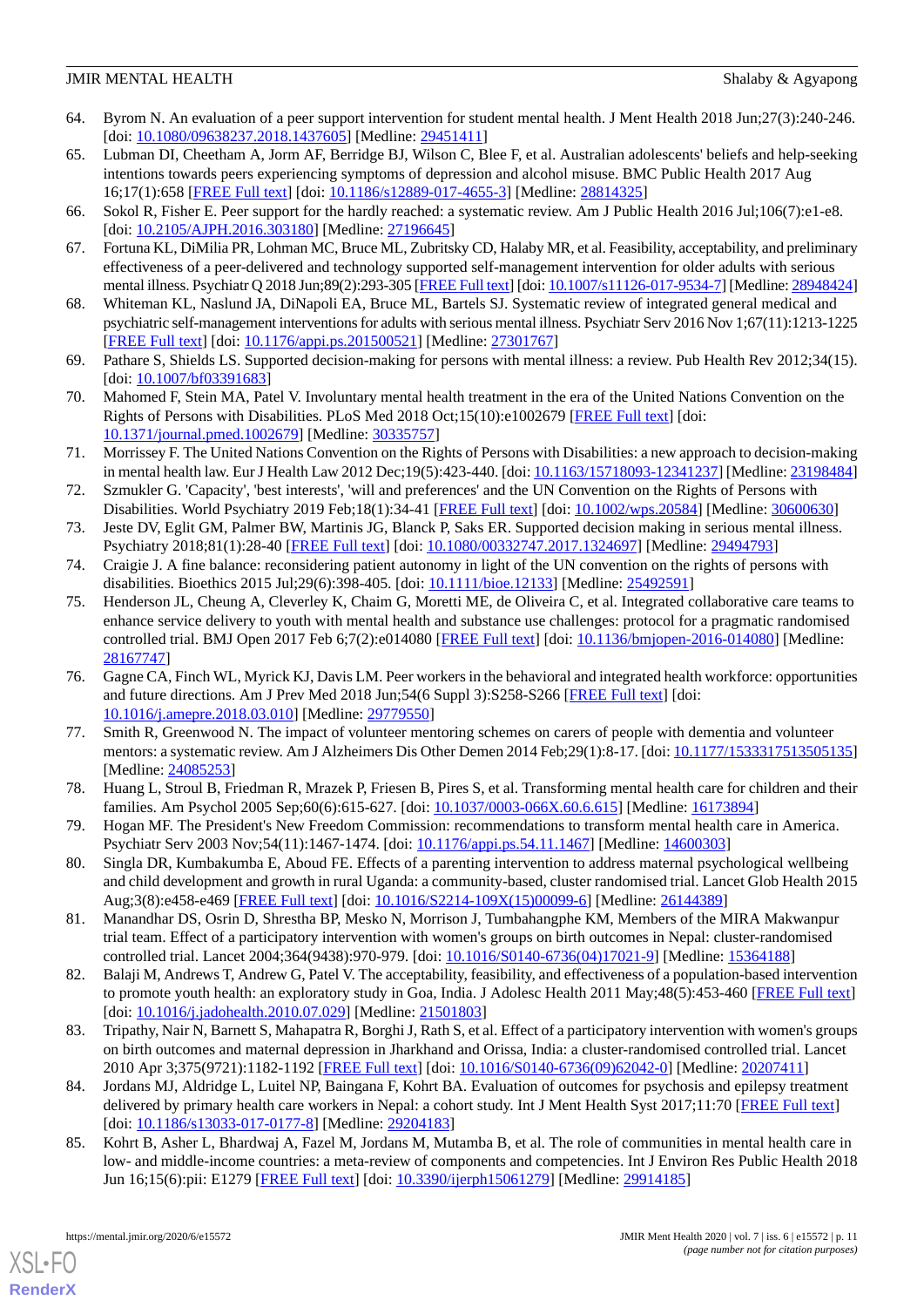- <span id="page-11-0"></span>86. Arnold I. Workplace Strategies for Mental Health. 2005. Peer Support Programs URL: [https://www.](https://www.workplacestrategiesformentalhealth.com/job-specific-strategies/peer-support-programs) [workplacestrategiesformentalhealth.com/job-specific-strategies/peer-support-programs](https://www.workplacestrategiesformentalhealth.com/job-specific-strategies/peer-support-programs) [accessed 2020-02-29]
- 87. Bartels SJ, DiMilia PR, Fortuna KL, Naslund JA. Integrated care for older adults with serious mental illness and medical comorbidity: evidence-based models and future research directions. Psychiatr Clin North Am 2018 Mar;41(1):153-164 [[FREE Full text](http://europepmc.org/abstract/MED/29412843)] [doi: [10.1016/j.psc.2017.10.012\]](http://dx.doi.org/10.1016/j.psc.2017.10.012) [Medline: [29412843\]](http://www.ncbi.nlm.nih.gov/entrez/query.fcgi?cmd=Retrieve&db=PubMed&list_uids=29412843&dopt=Abstract)
- <span id="page-11-5"></span>88. Bates A, Kemp V, Isaac M. Peer support shows promise in helping persons living with mental illness address their physical health needs. Can J Commun Ment Health 2008;27(2):21-36. [doi: [10.7870/cjcmh-2008-0015](http://dx.doi.org/10.7870/cjcmh-2008-0015)]
- <span id="page-11-1"></span>89. Hardy S, Hallett N, Chaplin E. Evaluating a peer support model of community wellbeing for mental health: a coproduction approach to evaluation. Ment Health Prev 2019;13(7):149-158 [[FREE Full text](http://journal.waocp.org/?sid=Entrez:PubMed&id=pmid:22126570&key=2011.12.7.1807)] [doi: [10.1016/j.mhp.2019.01.007](http://dx.doi.org/10.1016/j.mhp.2019.01.007)]
- <span id="page-11-2"></span>90. Cabassa LJ, Stefancic A, O'Hara K, El-Bassel N, Lewis-Fernández R, Luchsinger JA, et al. Peer-led healthy lifestyle program in supportive housing: study protocol for a randomized controlled trial. Trials 2015 Sep 2;16:388 [[FREE Full text](https://trialsjournal.biomedcentral.com/articles/10.1186/s13063-015-0902-z)] [doi: [10.1186/s13063-015-0902-z\]](http://dx.doi.org/10.1186/s13063-015-0902-z) [Medline: [26329472](http://www.ncbi.nlm.nih.gov/entrez/query.fcgi?cmd=Retrieve&db=PubMed&list_uids=26329472&dopt=Abstract)]
- <span id="page-11-3"></span>91. Repper J, Carter T. A review of the literature on peer support in mental health services. J Ment Health 2011 Aug;20(4):392-411. [doi: [10.3109/09638237.2011.583947\]](http://dx.doi.org/10.3109/09638237.2011.583947) [Medline: [21770786\]](http://www.ncbi.nlm.nih.gov/entrez/query.fcgi?cmd=Retrieve&db=PubMed&list_uids=21770786&dopt=Abstract)
- <span id="page-11-4"></span>92. Fisher EB, Coufal MM, Parada H, Robinette JB, Tang PY, Urlaub DM, et al. Peer support in health care and prevention: cultural, organizational, and dissemination issues. Annu Rev Public Health 2014;35:363-383. [doi: [10.1146/annurev-publhealth-032013-182450\]](http://dx.doi.org/10.1146/annurev-publhealth-032013-182450) [Medline: [24387085\]](http://www.ncbi.nlm.nih.gov/entrez/query.fcgi?cmd=Retrieve&db=PubMed&list_uids=24387085&dopt=Abstract)
- <span id="page-11-6"></span>93. MacLellan J, Surey J, Abubakar I, Stagg HR. Peer support workers in health: a qualitative metasynthesis of their experiences. PLoS One 2015;10(10):e0141122 [[FREE Full text](http://dx.plos.org/10.1371/journal.pone.0141122)] [doi: [10.1371/journal.pone.0141122\]](http://dx.doi.org/10.1371/journal.pone.0141122) [Medline: [26516780](http://www.ncbi.nlm.nih.gov/entrez/query.fcgi?cmd=Retrieve&db=PubMed&list_uids=26516780&dopt=Abstract)]
- <span id="page-11-7"></span>94. Fisher EB, Boothroyd RI, Coufal MM, Baumann LC, Mbanya JC, Rotheram-Borus MJ, et al. Peer support for self-management of diabetes improved outcomes in international settings. Health Aff (Millwood) 2012 Jan;31(1):130-139 [[FREE Full text](http://europepmc.org/abstract/MED/22232103)] [doi: [10.1377/hlthaff.2011.0914](http://dx.doi.org/10.1377/hlthaff.2011.0914)] [Medline: [22232103\]](http://www.ncbi.nlm.nih.gov/entrez/query.fcgi?cmd=Retrieve&db=PubMed&list_uids=22232103&dopt=Abstract)
- <span id="page-11-9"></span><span id="page-11-8"></span>95. Singh P, Chokshi DA. Community health workers--a local solution to a global problem. N Engl J Med 2013 Sep 5;369(10):894-896. [doi: [10.1056/NEJMp1305636\]](http://dx.doi.org/10.1056/NEJMp1305636) [Medline: [24004115\]](http://www.ncbi.nlm.nih.gov/entrez/query.fcgi?cmd=Retrieve&db=PubMed&list_uids=24004115&dopt=Abstract)
- 96. Kangovi S, Long JA, Emanuel E. Community health workers combat readmission. Arch Intern Med 2012 Dec 10;172(22):1756-1757. [doi: [10.1001/2013.jamainternmed.82\]](http://dx.doi.org/10.1001/2013.jamainternmed.82) [Medline: [23128914\]](http://www.ncbi.nlm.nih.gov/entrez/query.fcgi?cmd=Retrieve&db=PubMed&list_uids=23128914&dopt=Abstract)
- <span id="page-11-10"></span>97. Fisher EB, Ayala GX, Ibarra L, Cherrington AL, Elder JP, Tang TS, Peers for Progress Investigator Group. Contributions of peer support to health, health care, and prevention: papers from peers for progress. Ann Fam Med 2015 Aug;13(Suppl 1):S2-S8 [[FREE Full text](http://www.annfammed.org/cgi/pmidlookup?view=long&pmid=26304968)] [doi: [10.1370/afm.1852\]](http://dx.doi.org/10.1370/afm.1852) [Medline: [26304968\]](http://www.ncbi.nlm.nih.gov/entrez/query.fcgi?cmd=Retrieve&db=PubMed&list_uids=26304968&dopt=Abstract)
- <span id="page-11-11"></span>98. Tondora J, O'Connell M, Miller R, Dinzeo T, Bellamy C, Andres-Hyman R, et al. A clinical trial of peer-based culturally responsive person-centered care for psychosis for African Americans and Latinos. Clin Trials 2010 Aug;7(4):368-379 [[FREE Full text](http://europepmc.org/abstract/MED/20571133)] [doi: [10.1177/1740774510369847\]](http://dx.doi.org/10.1177/1740774510369847) [Medline: [20571133](http://www.ncbi.nlm.nih.gov/entrez/query.fcgi?cmd=Retrieve&db=PubMed&list_uids=20571133&dopt=Abstract)]
- <span id="page-11-13"></span><span id="page-11-12"></span>99. Sweeney A, Fahmy S, Nolan F, Morant N, Fox Z, Lloyd-Evans B, et al. The relationship between therapeutic alliance and service user satisfaction in mental health inpatient wards and crisis house alternatives: a cross-sectional study. PLoS One 2014;9(7):e100153 [\[FREE Full text](http://dx.plos.org/10.1371/journal.pone.0100153)] [doi: [10.1371/journal.pone.0100153\]](http://dx.doi.org/10.1371/journal.pone.0100153) [Medline: [25010773\]](http://www.ncbi.nlm.nih.gov/entrez/query.fcgi?cmd=Retrieve&db=PubMed&list_uids=25010773&dopt=Abstract)
- <span id="page-11-14"></span>100. Mancini MA. An exploration of factors that effect the implementation of peer support services in community mental health settings. Community Ment Health J 2018 Feb;54(2):127-137. [doi: [10.1007/s10597-017-0145-4](http://dx.doi.org/10.1007/s10597-017-0145-4)] [Medline: [28466237\]](http://www.ncbi.nlm.nih.gov/entrez/query.fcgi?cmd=Retrieve&db=PubMed&list_uids=28466237&dopt=Abstract)
- <span id="page-11-15"></span>101. Ahmed AO, Hunter KM, Mabe AP, Tucker SJ, Buckley PF. The professional experiences of peer specialists in the Georgia Mental Health Consumer Network. Community Ment Health J 2015 May;51(4):424-436. [doi: [10.1007/s10597-015-9854-8\]](http://dx.doi.org/10.1007/s10597-015-9854-8) [Medline: [25724917](http://www.ncbi.nlm.nih.gov/entrez/query.fcgi?cmd=Retrieve&db=PubMed&list_uids=25724917&dopt=Abstract)]
- <span id="page-11-17"></span><span id="page-11-16"></span>102. Walker G, Bryant W. Peer support in adult mental health services: a metasynthesis of qualitative findings. Psychiatr Rehabil J 2013 Mar;36(1):28-34. [doi: [10.1037/h0094744](http://dx.doi.org/10.1037/h0094744)] [Medline: [23477647](http://www.ncbi.nlm.nih.gov/entrez/query.fcgi?cmd=Retrieve&db=PubMed&list_uids=23477647&dopt=Abstract)]
- <span id="page-11-18"></span>103. Villani M, Kovess-Masféty V. [Peer support programs in mental health in France: Status report and challenges]. Encephale 2018 Nov;44(5):457-464. [doi: [10.1016/j.encep.2018.01.003](http://dx.doi.org/10.1016/j.encep.2018.01.003)] [Medline: [29580700](http://www.ncbi.nlm.nih.gov/entrez/query.fcgi?cmd=Retrieve&db=PubMed&list_uids=29580700&dopt=Abstract)]
- <span id="page-11-19"></span>104. Cronise R, Teixeira C, Rogers ES, Harrington S. The peer support workforce: results of a national survey. Psychiatr Rehabil J 2016 Sep;39(3):211-221. [doi: [10.1037/prj0000222\]](http://dx.doi.org/10.1037/prj0000222) [Medline: [27618458](http://www.ncbi.nlm.nih.gov/entrez/query.fcgi?cmd=Retrieve&db=PubMed&list_uids=27618458&dopt=Abstract)]
- <span id="page-11-20"></span>105. Corrigan PW, Kosyluk KA, Rüsch N. Reducing self-stigma by coming out proud. Am J Public Health 2013 May;103(5):794-800. [doi: [10.2105/AJPH.2012.301037\]](http://dx.doi.org/10.2105/AJPH.2012.301037) [Medline: [23488488\]](http://www.ncbi.nlm.nih.gov/entrez/query.fcgi?cmd=Retrieve&db=PubMed&list_uids=23488488&dopt=Abstract)
- <span id="page-11-22"></span>106. Davis JK. Predictors of job satisfaction among peer providers on professional treatment teams in community-based agencies. Psychiatr Serv 2013 Feb 1;64(2):181-184. [doi: [10.1176/appi.ps.001452012](http://dx.doi.org/10.1176/appi.ps.001452012)] [Medline: [23370625](http://www.ncbi.nlm.nih.gov/entrez/query.fcgi?cmd=Retrieve&db=PubMed&list_uids=23370625&dopt=Abstract)]
- <span id="page-11-21"></span>107. Clossey L, Solomon P, Hu C, Gillen J, Zinn M. Predicting job satisfaction of mental health peer support workers (PSWs). Soc Work Ment Health 2018;16(6):682-695. [doi: [10.1080/15332985.2018.1483463\]](http://dx.doi.org/10.1080/15332985.2018.1483463)
- 108. Kemp V, Henderson AR. Challenges faced by mental health peer support workers: peer support from the peer supporter's point of view. Psychiatr Rehabil J 2012;35(4):337-340. [doi: [10.2975/35.4.2012.337.340\]](http://dx.doi.org/10.2975/35.4.2012.337.340) [Medline: [22491374\]](http://www.ncbi.nlm.nih.gov/entrez/query.fcgi?cmd=Retrieve&db=PubMed&list_uids=22491374&dopt=Abstract)
- 109. Greer AM, Amlani A, Burmeister C, Scott A, Newman C, Lampkin H, et al. Peer engagement barriers and enablers: insights from people who use drugs in British Columbia, Canada. Can J Public Health 2019 Apr;110(2):227-235 [[FREE Full text](http://europepmc.org/abstract/MED/30610564)] [doi: [10.17269/s41997-018-0167-x](http://dx.doi.org/10.17269/s41997-018-0167-x)] [Medline: [30610564\]](http://www.ncbi.nlm.nih.gov/entrez/query.fcgi?cmd=Retrieve&db=PubMed&list_uids=30610564&dopt=Abstract)
- 110. Clossey L, Gillen J, Frankel H, Hernandez J. The experience of certified peer specialists in mental health. Soc Work Ment Health 2015;14(4):408-427. [doi: [10.1080/15332985.2015.1038412\]](http://dx.doi.org/10.1080/15332985.2015.1038412)

 $XS$  • FO **[RenderX](http://www.renderx.com/)**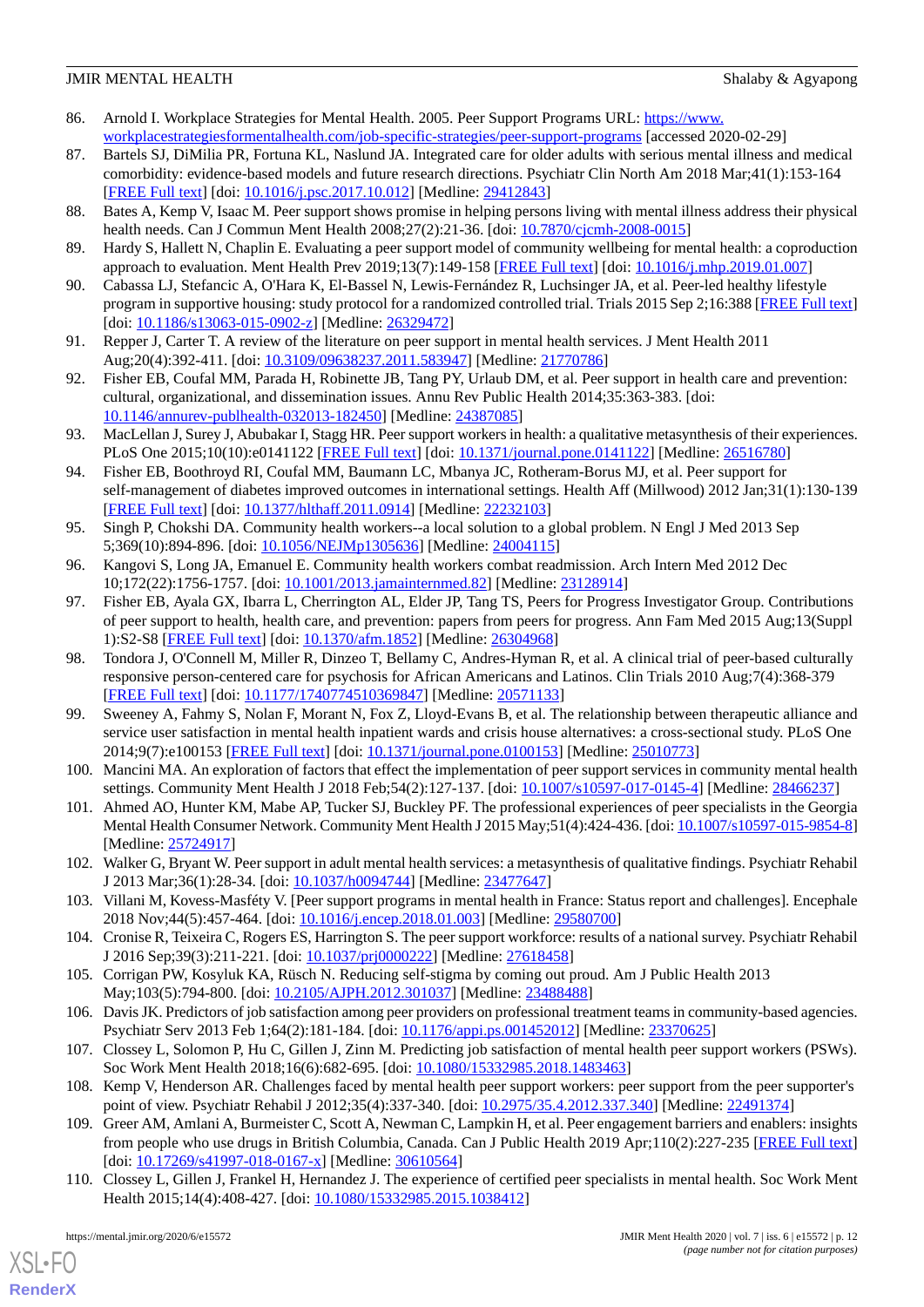- <span id="page-12-0"></span>111. Vandewalle J, Debyser B, Beeckman D, Vandecasteele T, Van Hecke A, Verhaeghe S. Peer workers' perceptions and experiences of barriers to implementation of peer worker roles in mental health services: A literature review. Int J Nurs Stud 2016 Aug;60:234-250. [doi: [10.1016/j.ijnurstu.2016.04.018\]](http://dx.doi.org/10.1016/j.ijnurstu.2016.04.018) [Medline: [27297384\]](http://www.ncbi.nlm.nih.gov/entrez/query.fcgi?cmd=Retrieve&db=PubMed&list_uids=27297384&dopt=Abstract)
- <span id="page-12-1"></span>112. Gowen K, Deschaine M, Gruttadara D, Markey D. Young adults with mental health conditions and social networking websites: seeking tools to build community. Psychiatr Rehabil J 2012;35(3):245-250. [doi: [10.2975/35.3.2012.245.250](http://dx.doi.org/10.2975/35.3.2012.245.250)] [Medline: [22246123](http://www.ncbi.nlm.nih.gov/entrez/query.fcgi?cmd=Retrieve&db=PubMed&list_uids=22246123&dopt=Abstract)]
- <span id="page-12-2"></span>113. Miller BJ, Stewart A, Schrimsher J, Peeples D, Buckley PF. How connected are people with schizophrenia? Cell phone, computer, email, and social media use. Psychiatry Res 2015 Feb 28;225(3):458-463. [doi: [10.1016/j.psychres.2014.11.067](http://dx.doi.org/10.1016/j.psychres.2014.11.067)] [Medline: [25563669](http://www.ncbi.nlm.nih.gov/entrez/query.fcgi?cmd=Retrieve&db=PubMed&list_uids=25563669&dopt=Abstract)]
- <span id="page-12-3"></span>114. Naslund JA, Grande SW, Aschbrenner KA, Elwyn G. Naturally occurring peer support through social media: the experiences of individuals with severe mental illness using YouTube. PLoS One 2014;9(10):e110171 [\[FREE Full text\]](http://dx.plos.org/10.1371/journal.pone.0110171) [doi: [10.1371/journal.pone.0110171\]](http://dx.doi.org/10.1371/journal.pone.0110171) [Medline: [25333470](http://www.ncbi.nlm.nih.gov/entrez/query.fcgi?cmd=Retrieve&db=PubMed&list_uids=25333470&dopt=Abstract)]
- <span id="page-12-4"></span>115. Perry BL, Pescosolido BA. Social network activation: the role of health discussion partners in recovery from mental illness. Soc Sci Med 2015 Jan;125:116-128 [[FREE Full text](http://europepmc.org/abstract/MED/24525260)] [doi: [10.1016/j.socscimed.2013.12.033](http://dx.doi.org/10.1016/j.socscimed.2013.12.033)] [Medline: [24525260\]](http://www.ncbi.nlm.nih.gov/entrez/query.fcgi?cmd=Retrieve&db=PubMed&list_uids=24525260&dopt=Abstract)
- <span id="page-12-5"></span>116. Chyzzy B, Dennis C. 16. Mobile phone-based peer support in the prevention of postpartum depression among adolescent mothers: a pilot randomized controlled trial. J Adolesc Health 2019;64(2):S8-S9. [doi: [10.1016/j.jadohealth.2018.10.030](http://dx.doi.org/10.1016/j.jadohealth.2018.10.030)]
- <span id="page-12-6"></span>117. Urichuk L, Hrabok M, Hay K, Spurvey P, Sosdjan D, Knox M, et al. Enhancing peer support experience for patients discharged from acute psychiatric care: protocol for a randomised controlled pilot trial. BMJ Open 2018 Aug 17;8(8):e022433 [[FREE Full text](http://bmjopen.bmj.com/cgi/pmidlookup?view=long&pmid=30121611)] [doi: [10.1136/bmjopen-2018-022433](http://dx.doi.org/10.1136/bmjopen-2018-022433)] [Medline: [30121611](http://www.ncbi.nlm.nih.gov/entrez/query.fcgi?cmd=Retrieve&db=PubMed&list_uids=30121611&dopt=Abstract)]
- <span id="page-12-7"></span>118. Hurley J, Cashin A, Mills J, Hutchinson M, Graham I. A critical discussion of Peer Workers: implications for the mental health nursing workforce. J Psychiatr Ment Health Nurs 2016 Mar; 23(2):129-135. [doi: [10.1111/jpm.12286](http://dx.doi.org/10.1111/jpm.12286)] [Medline: [26914867](http://www.ncbi.nlm.nih.gov/entrez/query.fcgi?cmd=Retrieve&db=PubMed&list_uids=26914867&dopt=Abstract)]
- <span id="page-12-8"></span>119. Burke EM, Pyle M, Machin K, Morrison AP. Providing mental health peer support 1: A Delphi study to develop consensus on the essential components, costs, benefits, barriers and facilitators. Int J Soc Psychiatry 2018;64(8):799-812. [doi: [10.1177/0020764018810299\]](http://dx.doi.org/10.1177/0020764018810299)
- <span id="page-12-9"></span>120. Agyapong VI, Juhás M, Mrklas K, Hrabok M, Omeje J, Gladue I, et al. Randomized controlled pilot trial of supportive text messaging for alcohol use disorder patients. J Subst Abuse Treat 2018 Nov;94:74-80. [doi: [10.1016/j.jsat.2018.08.014\]](http://dx.doi.org/10.1016/j.jsat.2018.08.014) [Medline: [30243421](http://www.ncbi.nlm.nih.gov/entrez/query.fcgi?cmd=Retrieve&db=PubMed&list_uids=30243421&dopt=Abstract)]
- <span id="page-12-11"></span><span id="page-12-10"></span>121. Agyapong VI, Ahern S, McLoughlin DM, Farren CK. Supportive text messaging for depression and comorbid alcohol use disorder: single-blind randomised trial. J Affect Disord 2012 Dec 10;141(2-3):168-176. [doi: [10.1016/j.jad.2012.02.040\]](http://dx.doi.org/10.1016/j.jad.2012.02.040) [Medline: [22464008](http://www.ncbi.nlm.nih.gov/entrez/query.fcgi?cmd=Retrieve&db=PubMed&list_uids=22464008&dopt=Abstract)]
- <span id="page-12-12"></span>122. Gill K. New Moves: Targeting physical and mental illness well-being in people with mental illness. Health Issues J 2012;108(1):18-23 [[FREE Full text](https://www.researchgate.net/publication/264547577_New_Moves_Targeting_physical_and_mental_illness_well-being_in_people_with_mental_illness)] [doi: [10.13140/2.1.3918.1447](http://dx.doi.org/10.13140/2.1.3918.1447)]
- <span id="page-12-13"></span>123. Martin M, Martin SL. Healthy Amistad: improving the health of people with severe mental illness. Issues Ment Health Nurs 2014 Oct;35(10):791-795. [doi: [10.3109/01612840.2014.915898\]](http://dx.doi.org/10.3109/01612840.2014.915898) [Medline: [25259642](http://www.ncbi.nlm.nih.gov/entrez/query.fcgi?cmd=Retrieve&db=PubMed&list_uids=25259642&dopt=Abstract)]
- <span id="page-12-14"></span>124. Lorig K, Ritter PL, Pifer C, Werner P. Effectiveness of the chronic disease self-management program for persons with a serious mental illness: a translation study. Community Ment Health J 2014 Jan;50(1):96-103. [doi: [10.1007/s10597-013-9615-5\]](http://dx.doi.org/10.1007/s10597-013-9615-5) [Medline: [23748554](http://www.ncbi.nlm.nih.gov/entrez/query.fcgi?cmd=Retrieve&db=PubMed&list_uids=23748554&dopt=Abstract)]
- <span id="page-12-15"></span>125. Bouchard L, Montreuil M, Gros C. Peer support among inpatients in an adult mental health setting. Issues Ment Health Nurs 2010 Sep;31(9):589-598. [doi: [10.3109/01612841003793049](http://dx.doi.org/10.3109/01612841003793049)] [Medline: [20701422\]](http://www.ncbi.nlm.nih.gov/entrez/query.fcgi?cmd=Retrieve&db=PubMed&list_uids=20701422&dopt=Abstract)
- 126. Hurley J, Cashin A, Mills J, Hutchinson M, Kozlowski D, Graham I. Qualitative study of peer workers within the 'Partners in Recovery' programme in regional Australia. Int J Ment Health Nurs 2018 Feb; 27(1):187-195. [doi: [10.1111/inm.12308](http://dx.doi.org/10.1111/inm.12308)] [Medline: [28000980](http://www.ncbi.nlm.nih.gov/entrez/query.fcgi?cmd=Retrieve&db=PubMed&list_uids=28000980&dopt=Abstract)]
- 127. Simmons D, Bunn C, Nakwagala F, Safford MM, Ayala GX, Riddell M, et al. Challenges in the ethical review of peer support interventions. Ann Fam Med 2015 Aug;13(Suppl 1):S79-S86 [[FREE Full text\]](http://www.annfammed.org/cgi/pmidlookup?view=long&pmid=26304976) [doi: [10.1370/afm.1803\]](http://dx.doi.org/10.1370/afm.1803) [Medline: [26304976](http://www.ncbi.nlm.nih.gov/entrez/query.fcgi?cmd=Retrieve&db=PubMed&list_uids=26304976&dopt=Abstract)]

## **Abbreviations**

**CRPD:** Convention on the Rights of Persons with Disabilities **EPSS:** Edmonton peer support system **IPS:** intentional peer support **PSS:** peer support service **PSW:** peer support worker **PWD:** people with disability **QOL:** quality of life **RCT:** randomized controlled trial **SAMHSA:** Substance Abuse and Mental Health Services Administration **SMI:** serious mental illness